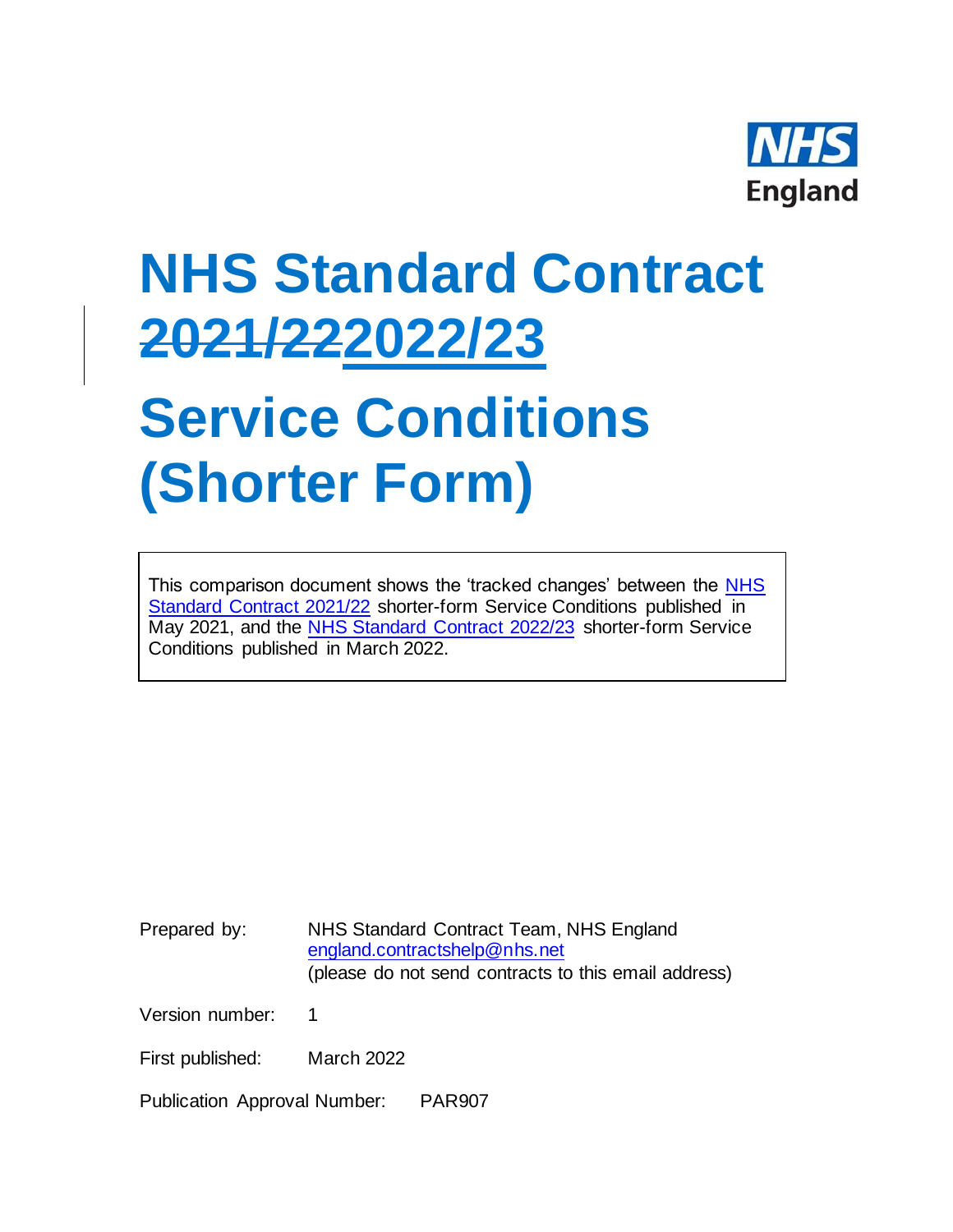**Some Conditions will apply to all or only to some Service services within particular service categories, as indicated in the right column using the following abbreviations set out below. The Parties have indicated in the Particulars the Service Categories applicable to this Contract:**

| All Servicesservices categories                      | All        |
|------------------------------------------------------|------------|
| Continuing Healthcare Services (including continuing | <b>CHC</b> |
| care for children)                                   |            |
| <b>Community Services</b>                            | <b>CS</b>  |
| Diagnostic, Screening and/or Pathology Services      |            |
| End of Life Care Services                            | <b>ELC</b> |
| Mental Health and Learning Disability Services       | MH         |
| <b>Patient Transport Services</b>                    |            |

 $\mathsf{l}$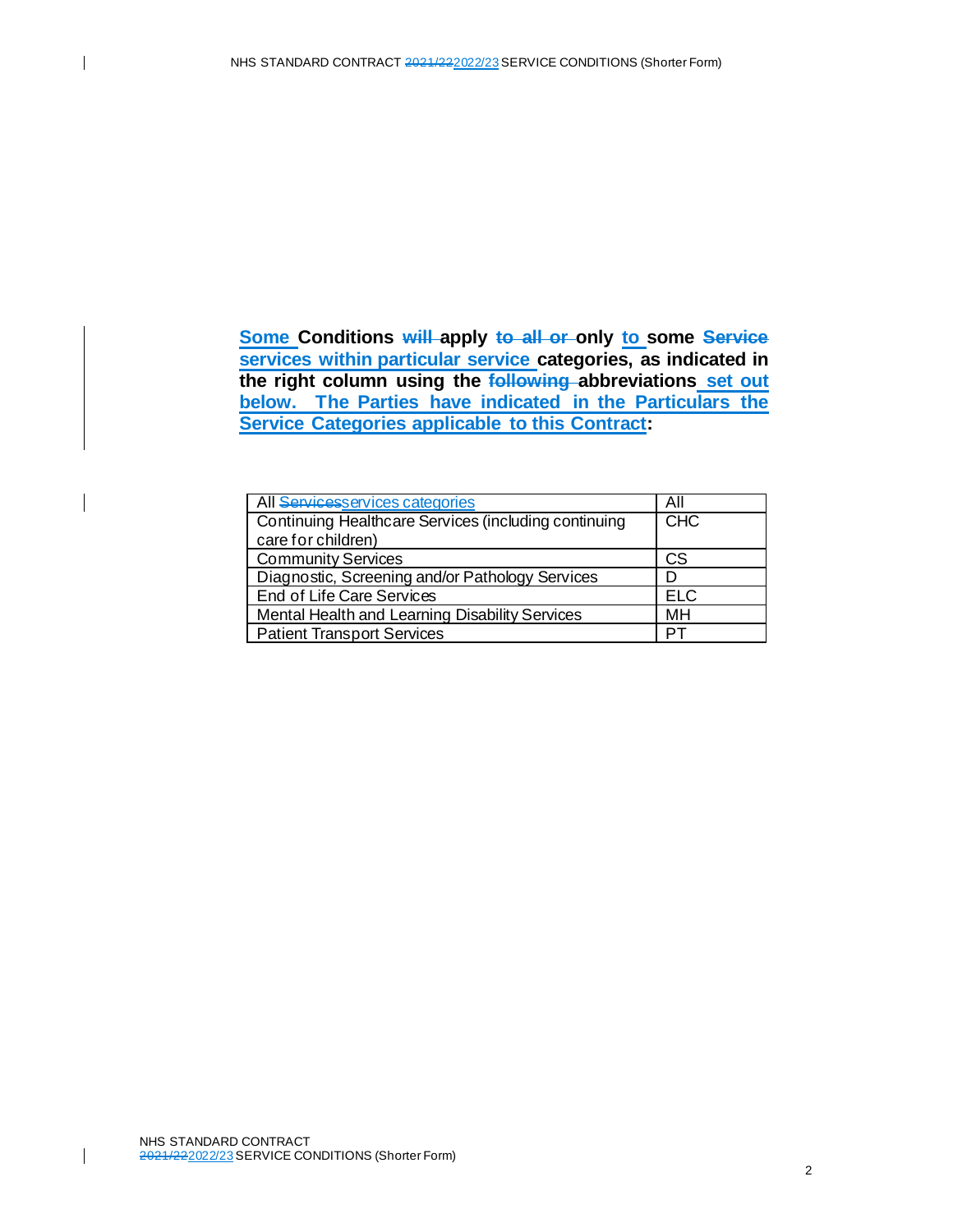| SC <sub>1</sub> | <b>Compliance with the Law and the NHS Constitution</b>                                                                                                                                                                                                   |     |
|-----------------|-----------------------------------------------------------------------------------------------------------------------------------------------------------------------------------------------------------------------------------------------------------|-----|
| 1.1             | The Provider must provide the Services in accordance with the Fundamental Standards of<br>Care and the Service Specifications.                                                                                                                            | All |
| 1.2             | The Parties must perform their respective obligations under this Contract in accordance with:                                                                                                                                                             | All |
|                 | 1.2.1<br>the terms of this Contract; and                                                                                                                                                                                                                  |     |
|                 | 1.2.2 the Law; and                                                                                                                                                                                                                                        |     |
|                 | 1.2.3 Good Practice.                                                                                                                                                                                                                                      |     |
|                 | The Provider must, when requested by the Co-ordinating Commissioner, provide evidence of<br>the development and updating of its clinical process and procedures to reflect Good Practice.                                                                 |     |
| 1.3             | The Parties must abide by and promote awareness of the NHS Constitution, including the<br>rights and pledges set out in it. The Provider must ensure that all Sub-Contractors and all<br>Staff abide by the NHS Constitution.                             | All |
| SC <sub>2</sub> | <b>Regulatory Requirements</b>                                                                                                                                                                                                                            |     |
| 2.1             | The Provider must:                                                                                                                                                                                                                                        | All |
|                 | 2.1.1<br>comply, where applicable, with the registration and regulatory compliance guidance<br>of any relevant Regulatory or Supervisory Body, and with any requirements,<br>standards and recommendations issued from time to time by such a body;       |     |
|                 | 2.1.2<br>consider and respond to the recommendations arising from any audit, clinical<br>outcome review programme, Serious Incident investigation report-or, Patient Safety<br>Incident investigation report, or any other patient safety review process; |     |
|                 | 2.1.3<br>comply with the standards and recommendations issued from time to time by any<br>relevant professional body and agreed in writing between the Co-ordinating<br>Commissioner and the Provider;                                                    |     |
|                 | comply, where applicable, with the recommendations contained in NICE Technology<br>2.1.4<br>Appraisals and have regard to other Guidance issued by NICE from time to time; and                                                                            |     |
|                 | 2.1.5<br>respond to any reports and recommendations made by Local Healthwatch.                                                                                                                                                                            |     |
| SC <sub>3</sub> | <b>Service Standards</b>                                                                                                                                                                                                                                  |     |
| 3.1             | The Provider must not breach the thresholds in respect of the Operational Standards, National<br>Quality Requirements and Local Quality Requirements.                                                                                                     | All |
| 3.2             | A failure by the Provider to comply with SC3.1 will be excused if it is directly attributable to or<br>caused by an act or omission of a Commissioner, but will not be excused if the failure was<br>caused primarily by an increase in Referrals.        | All |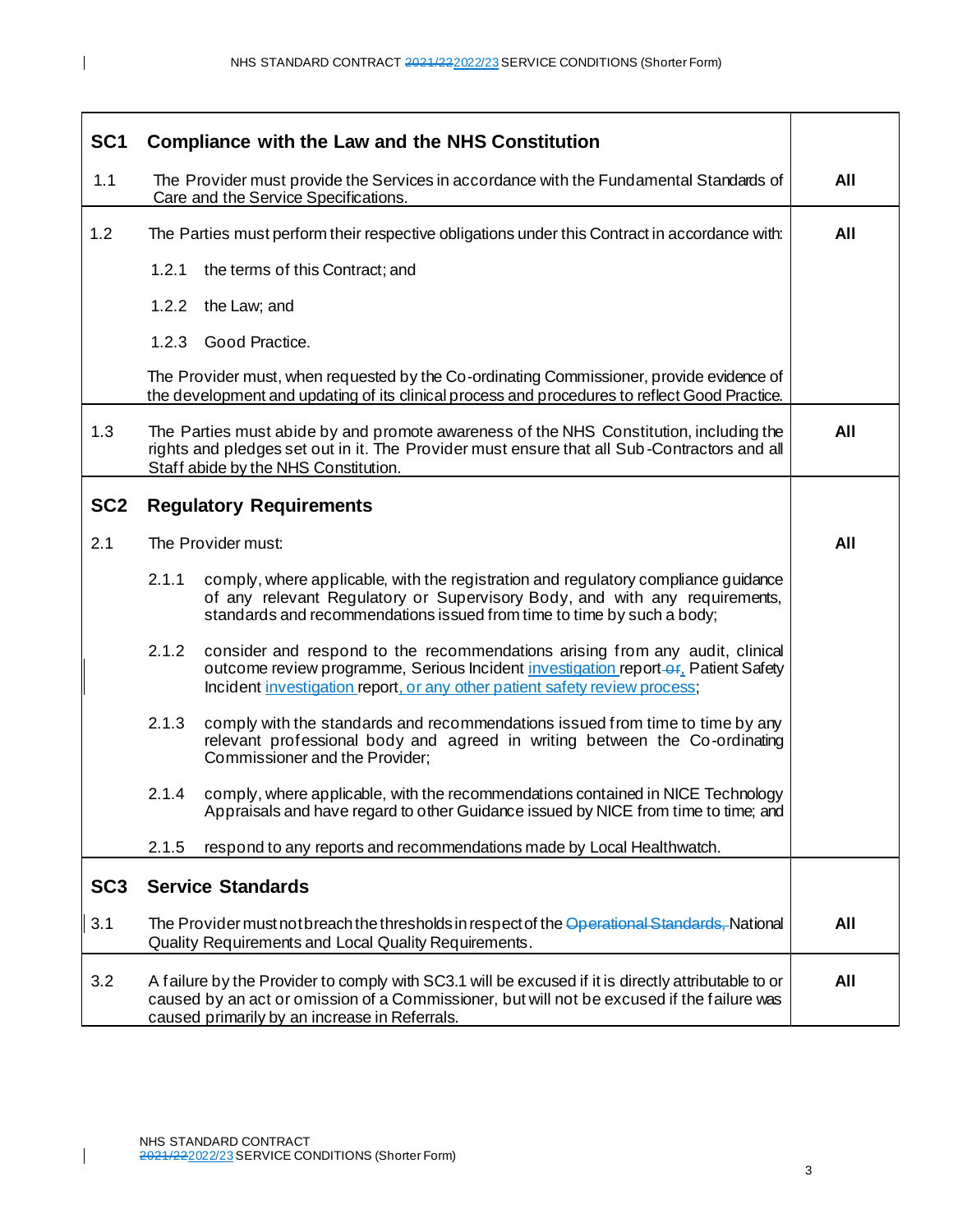| 3.3                   | The Provider must continually review and evaluate the Services, must act on Lessens<br>Learned insight derived from those reviews and evaluations, from feedback, complaints,<br>audits, clinical outcome review programmes, Patient Safety Incidents, Never Events, and<br>from the involvement of Service Users, Staff, GPs and the public (including the outcomes of<br>Surveys).                                                                                                                                                                                                                           | All                                                                  |
|-----------------------|----------------------------------------------------------------------------------------------------------------------------------------------------------------------------------------------------------------------------------------------------------------------------------------------------------------------------------------------------------------------------------------------------------------------------------------------------------------------------------------------------------------------------------------------------------------------------------------------------------------|----------------------------------------------------------------------|
| 3.4                   | The Provider must implement policies and procedures for reviewing deaths of Service Users<br>whilst under the Provider's care and for engaging with bereaved families and Carers.                                                                                                                                                                                                                                                                                                                                                                                                                              | All                                                                  |
| SC4                   | <b>Co-operation</b>                                                                                                                                                                                                                                                                                                                                                                                                                                                                                                                                                                                            |                                                                      |
| 4.1                   | The Parties must at all times act in good faith towards each other and in the performance of<br>their respective obligations under this Contract. The Parties must co-operate and share<br>information with each other and with other commissioners and providers of health or social<br>care in respect of Service Users, in accordance with the Law-and, Good Practice and any<br>guidance issued by the Secretary of State under sections 72 and 82 of the 2006 Act regarding<br>the duty to co-operate, to facilitate the delivery of high quality, co-ordinated and integrated<br>care for Service Users. | All                                                                  |
| 4.2                   | The Provider must, in co-operation with each Primary Care Network and with each other<br>provider of health or social care services listed in Schedule 2Ai (Service Specifications -<br>Enhanced Health in Care Homes), perform the any obligations on its part set out or referred<br>to in Schedule 2Ai (Service Specifications - Enhanced Health in Care Homes) and/or<br>Schedule 2G (Other Local Agreements, Policies and Procedures).                                                                                                                                                                    | <b>Enhanced</b><br><b>Health in</b><br>Care<br>HomesCS.<br><b>MH</b> |
| SC <sub>5</sub>       | <b>Commissioner Requested Services/Essential Services</b>                                                                                                                                                                                                                                                                                                                                                                                                                                                                                                                                                      |                                                                      |
| 5.1                   | The Provider must comply with its obligations under Monitor'sthe Provider Licence (if<br>required) in respect of any Services designated as CRS by any Commissioner from time to<br>time in accordance with CRS Guidance.                                                                                                                                                                                                                                                                                                                                                                                      | All                                                                  |
| 5.2                   | The Provider <i>(if it is an NHS Trust)</i> must maintain its ability to provide, and must ensure that<br>it is able to offer to the Commissioners, the any Essential Services.                                                                                                                                                                                                                                                                                                                                                                                                                                | Essential<br><b>ServicesAll</b>                                      |
| SC <sub>6</sub>       | <b>Choice and Referral</b>                                                                                                                                                                                                                                                                                                                                                                                                                                                                                                                                                                                     |                                                                      |
| <del>6.1</del><br>6.1 | -The Parties must comply with Guidance issued by the Department of Health and Social Care,<br>NHS England and NHS Improvement England regarding patients' rights to choice of provider<br>and Consultant or Healthcare Professional.                                                                                                                                                                                                                                                                                                                                                                           | All                                                                  |
| 6.2                   | The Provider must accept any Referral of a Service User made in accordance with the<br>Referral processes and clinical thresholds set out or referred to in this Contract and/or as<br>otherwise agreed between the Parties.                                                                                                                                                                                                                                                                                                                                                                                   | All                                                                  |

4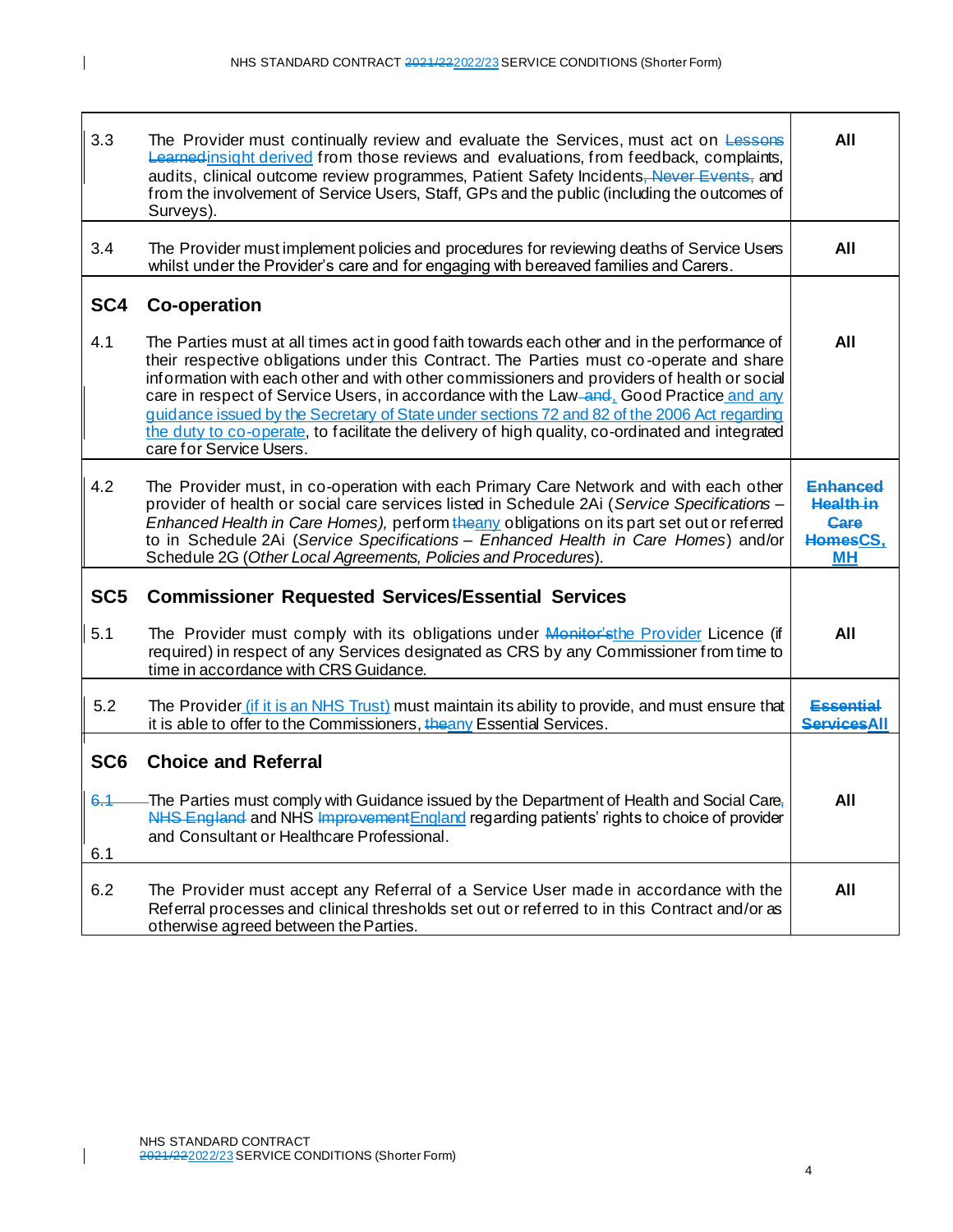| 6.3             | The existence of this Contract does not entitle the Provider to accept referrals in respect of,<br>provide services to, nor to be paid for providing services to, individuals whose Responsible<br>Commissioner is not a Party to this Contract <sub><sup>7</sup></sub> , except:                                                     | All    |
|-----------------|---------------------------------------------------------------------------------------------------------------------------------------------------------------------------------------------------------------------------------------------------------------------------------------------------------------------------------------|--------|
|                 | where such an individual is exercising their legal right to choice as set out in the NHS<br>6.3.1<br>Choice Framework, and then only if:                                                                                                                                                                                              |        |
|                 | the service provided to that individual is a Service as described in any of<br>6.3.1.1<br>the Service Specifications; and                                                                                                                                                                                                             |        |
|                 | where the relevant Service Specification identifies, as Provider's<br>6.3.1.2<br>Premises, a postal address or addresses from which a Service User must<br>or may attend to receive all or part of the Service, the service provided to<br>that individual is delivered from such an address; or                                      |        |
|                 | where necessary for that individual to receive emergency treatment.<br>6.3.2                                                                                                                                                                                                                                                          |        |
| 6.4             | Except as permitted under the Service Specifications, the Provider must not carry out, nor<br>refer to another provider to carry out, any treatment or care that is unrelated to a Service<br>User's original Referral or presentation without the agreement of the Service User's GP.                                                | All    |
| SC7             | <b>Intentionally Omitted</b>                                                                                                                                                                                                                                                                                                          |        |
| SC <sub>8</sub> | <b>Making Every Contact Count and Self Care</b>                                                                                                                                                                                                                                                                                       |        |
| 8.1             | The Provider must develop and maintain an organisational plan to ensure that Staff use every<br>contact that they have with Service Users and the public as an opportunity to maintain or<br>improve health and wellbeing, in accordance with the principles and using the tools comprised<br>in Making Every Contact Count Guidance. | All    |
| 8.2             | Where clinically appropriate, the Provider must support Service Users to develop the<br>knowledge, skills and confidence to take increasing responsibility for managing their own<br>ongoing care.                                                                                                                                    | All    |
| SC <sub>9</sub> | <b>Intentionally Omitted</b>                                                                                                                                                                                                                                                                                                          |        |
|                 | <b>SC10 Personalised Care</b>                                                                                                                                                                                                                                                                                                         |        |
| 10.1            | The Provider must comply with regulation 9 of the 2014 Regulations. In planning and<br>reviewing the care or treatment which a Service User receives, the Provider must employ<br>Shared Decision-Making, using supporting tools and techniques approved by the Co-<br>ordinating Commissioner.                                       | All    |
| 10.2            | Where a Local Authority requests the cooperation of the Provider in securing an Education,<br>Health and Care Needs Assessment, the Provider must use all reasonable endeavours to<br>comply with that request within 6 weeks of the date on which it receives it.                                                                    | CS, MH |
|                 | SC11 Transfer of and Discharge from Care                                                                                                                                                                                                                                                                                              |        |
| 11.1            | The Provider must comply with the Transfer of and Discharge from Care Protocols and all<br>Law and Guidance (including Care and Treatment Review Guidance and Transfer and<br>Discharge Guidance and Standards) relating to transfer of and discharge from care.                                                                      | All    |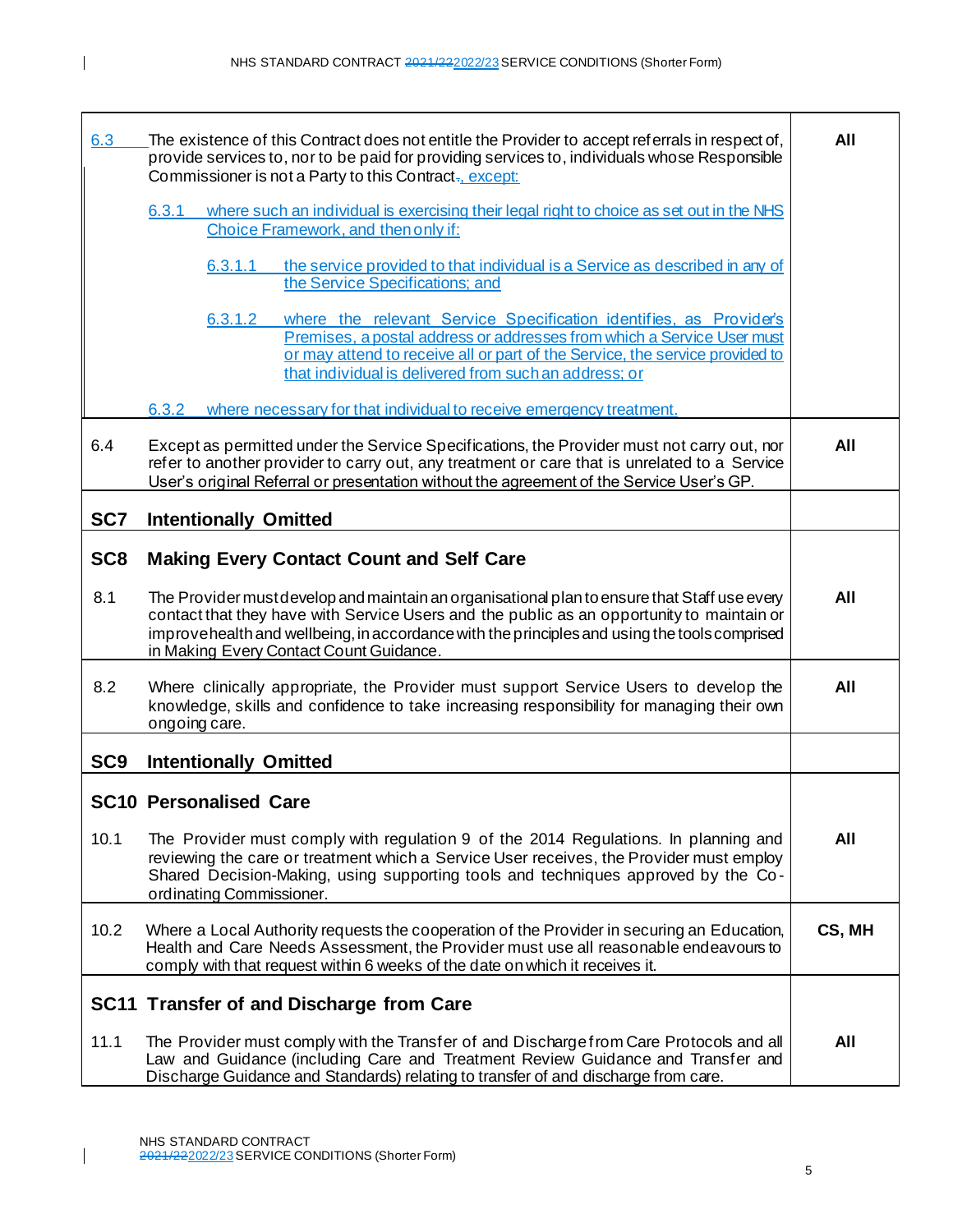| 11.2 |           | The Provider and each Commissioner must use its best efforts to support safe, prompt<br>discharge from hospital and to avoid circumstances and transfers and/or discharges likely to<br>lead to emergency readmissions or recommencement of care.                                                                                                                                                          | All                 |
|------|-----------|------------------------------------------------------------------------------------------------------------------------------------------------------------------------------------------------------------------------------------------------------------------------------------------------------------------------------------------------------------------------------------------------------------|---------------------|
| 11.3 |           | The Provider must issue the Discharge Summary to the Service User's GP and/or Referrer<br>and to any third party provider within the timescale, and in accordance with any other<br>requirements, set out in the relevant Transfer of and Discharge from Care Protocol.                                                                                                                                    | All except<br>РT    |
| 11.4 |           | The Parties must comply with their obligations under the National Framework for NHS<br>Continuing Healthcare and NHS-funded Nursing Care and must co-operate with each other,<br>with the relevant Local Authority and with other providers of health and social care as<br>appropriate, to minimise the number of NHS Continuing Healthcare assessments which take<br>place in an acute hospital setting. | CHC, CS,<br>ELC, MH |
|      |           | SC12 Communicating With and Involving Service Users, Public and Staff                                                                                                                                                                                                                                                                                                                                      |                     |
| 12.1 | Standard. | The Provider must ensure that all communications about a Service User's care with that<br>Service User (and, where appropriate, their Carer and/or Legal Guardian), their GP and other<br>providers are clear and timely. The Provider must comply with the Accessible Information                                                                                                                         | All                 |
| 12.2 |           | The Provider must actively engage, liaise and communicate with Service Users (and, where<br>appropriate, their Carers and Legal Guardians), Staff, GPs and the public in an open, clear<br>and accessible manner in accordance with the Law and Good Practice, seeking their feedback<br>whenever practicable.                                                                                             | All                 |
|      |           |                                                                                                                                                                                                                                                                                                                                                                                                            |                     |
| 12.3 |           | The Provider must:                                                                                                                                                                                                                                                                                                                                                                                         | All                 |
|      | 12.3.1    | carry out the Friends and Family Test Surveys as required in accordance with FFT<br>Guidance, using all reasonable endeavours to maximise the number of responses<br>from Service Users;                                                                                                                                                                                                                   |                     |
|      | 12.3.2    | carry out other Surveys as agreed with the Co-ordinating Commissioner from time<br>to time; and                                                                                                                                                                                                                                                                                                            |                     |
|      | 12.3.3    | provide a written report to the Co-ordinating Commissioner on the results of each<br>Survey.                                                                                                                                                                                                                                                                                                               |                     |
|      |           | SC13 Equity of Access, Equality and Non-Discrimination                                                                                                                                                                                                                                                                                                                                                     |                     |
| 13.1 |           | The Parties must not discriminate between or against Service Users, Carers or Legal<br>Guardians on the grounds of age, disability, gender reassignment, marriage or civil<br>partnership, pregnancy or maternity, race, religion or belief, sex, sexual orientation, or any<br>other non-medical characteristics, except as permitted by Law.                                                             | All                 |
| 13.2 |           | The Provider must provide appropriate assistance and make reasonable adjustments for<br>Service Users, Carers and Legal Guardians who do not speak, read or write English or who<br>have communication difficulties (including hearing, oral or learning impairments).                                                                                                                                     | All                 |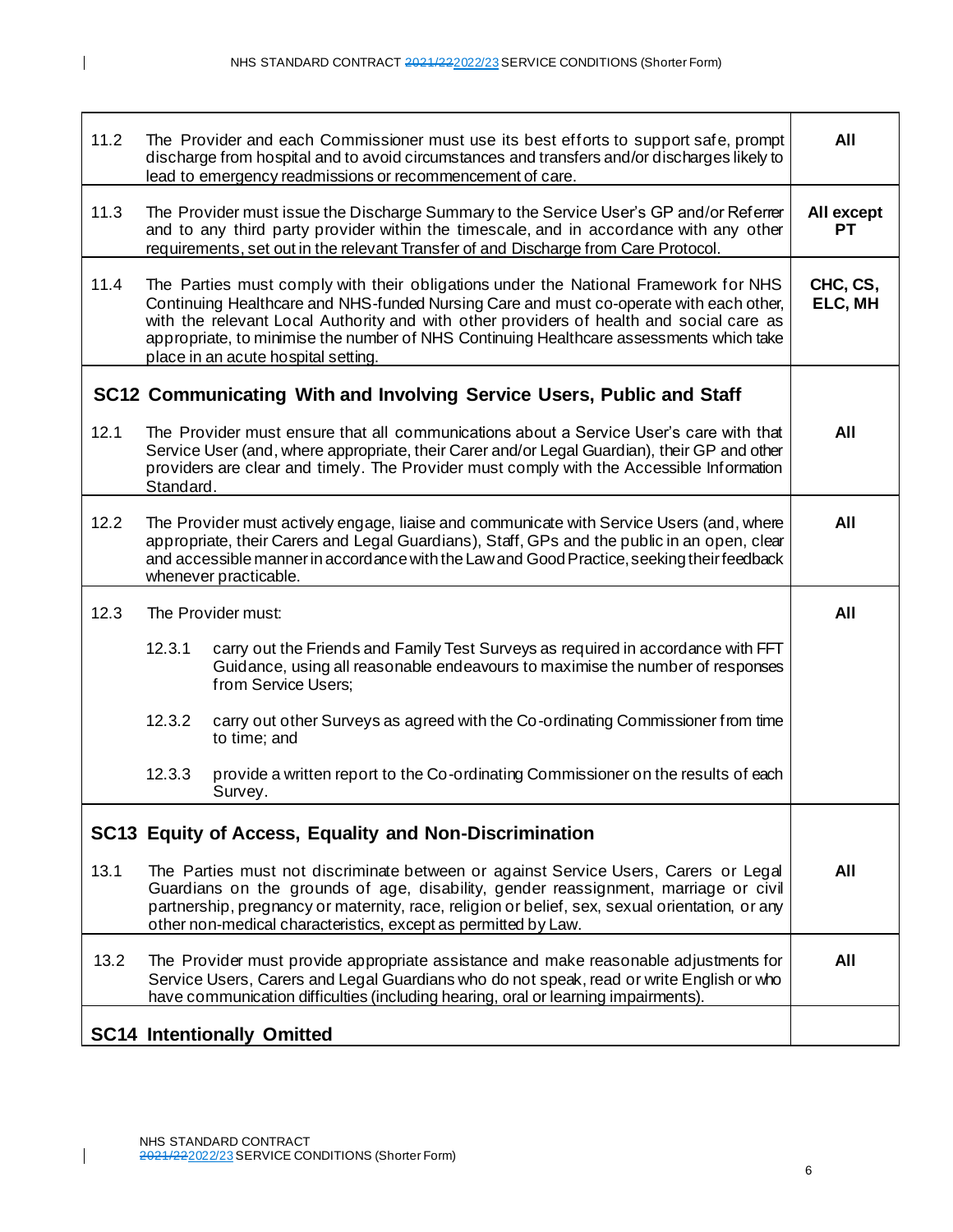|      | <b>SC15 Urgent Access to Mental Health Care</b>                                                                                                                                                                                                                                                                                                                                                                                                                                                                                                                                                                                  |                                |
|------|----------------------------------------------------------------------------------------------------------------------------------------------------------------------------------------------------------------------------------------------------------------------------------------------------------------------------------------------------------------------------------------------------------------------------------------------------------------------------------------------------------------------------------------------------------------------------------------------------------------------------------|--------------------------------|
| 15.1 | The Parties must have regard to the Mental Health Crisis Care Concordat and must reach<br>agreement on the identification of, and standards for operation of, Places of Safety in<br>accordance with the Law, the 1983 Act Code, and the Royal College of Psychiatrists<br>Standards and the Urgent and Emergency Mental Health Care Pathways                                                                                                                                                                                                                                                                                    |                                |
|      | <b>SC16 Complaints</b>                                                                                                                                                                                                                                                                                                                                                                                                                                                                                                                                                                                                           |                                |
| 16.1 | The Commissioners and the Provider must each publish, maintain and operate a complaints<br>procedure in compliance with the Fundamental Standards and other Law and Guidance.                                                                                                                                                                                                                                                                                                                                                                                                                                                    | All                            |
| 16.2 | The Provider must:                                                                                                                                                                                                                                                                                                                                                                                                                                                                                                                                                                                                               | All                            |
|      | 16.2.1 provide clear information to Service Users, their Carers and representatives, and to<br>the public, displayed prominently in the Services Environment as appropriate, on how<br>to make a complaint or to provide other feedback and on how to contact Local<br>Healthwatch; and                                                                                                                                                                                                                                                                                                                                          |                                |
|      | 16.2.2 ensure that this information informs Service Users, their Carers and representatives,<br>of their legal rights under the NHS Constitution, how they can access independent<br>support to help make a complaint, and how they can take their complaint to the Health<br>Service Ombudsman should they remain unsatisfied with the handling of their<br>complaint by the Provider.                                                                                                                                                                                                                                          |                                |
|      | <b>SC17 Services Environment and Equipment</b>                                                                                                                                                                                                                                                                                                                                                                                                                                                                                                                                                                                   |                                |
| 17.1 | The Provider must-:                                                                                                                                                                                                                                                                                                                                                                                                                                                                                                                                                                                                              |                                |
|      | 17.1.1 ensure that the Services Environment and the Equipment comply with the<br>Fundamental Standards of Care and                                                                                                                                                                                                                                                                                                                                                                                                                                                                                                               | All                            |
|      | 17.1.2 comply with National Standards of Healthcare Cleanliness Standards.                                                                                                                                                                                                                                                                                                                                                                                                                                                                                                                                                       | <b>All except</b><br><b>PT</b> |
| 17.2 | Unless stated otherwise in this Contract, the Provider must at its own cost provide all<br>Equipment necessary to provide the Services in accordance with the Law and any necessary<br>Consents.                                                                                                                                                                                                                                                                                                                                                                                                                                 | All                            |
| 17.3 | The Provider must ensure that all Staff using Equipment, and all Service Users and Carers<br>using Equipment independently as part of the Service User's care or treatment, have received<br>appropriate and adequate training and have been assessed as competent in the use of that<br>Equipment.                                                                                                                                                                                                                                                                                                                              | All                            |
|      | <b>SC18 Green NHS</b>                                                                                                                                                                                                                                                                                                                                                                                                                                                                                                                                                                                                            |                                |
| 18.1 | In performing its obligations under this Contract the Provider must take all reasonable steps<br>to minimise its adverse impact on the environment. The Provider must demonstrate to the<br>Co-ordinating Commissioner how it will, by 31 March 2022, contribute towards a "Green NHS"<br>with regard to Delivering a 'Net Zero' National Health Service commitments by taking specific<br>actions and making appropriate adaptations with the aim of reducing air pollution,<br>mitigating reducing the impact of climate change and severe weather, reducing use of single<br>use plastics and reducing waste and water usage. | All                            |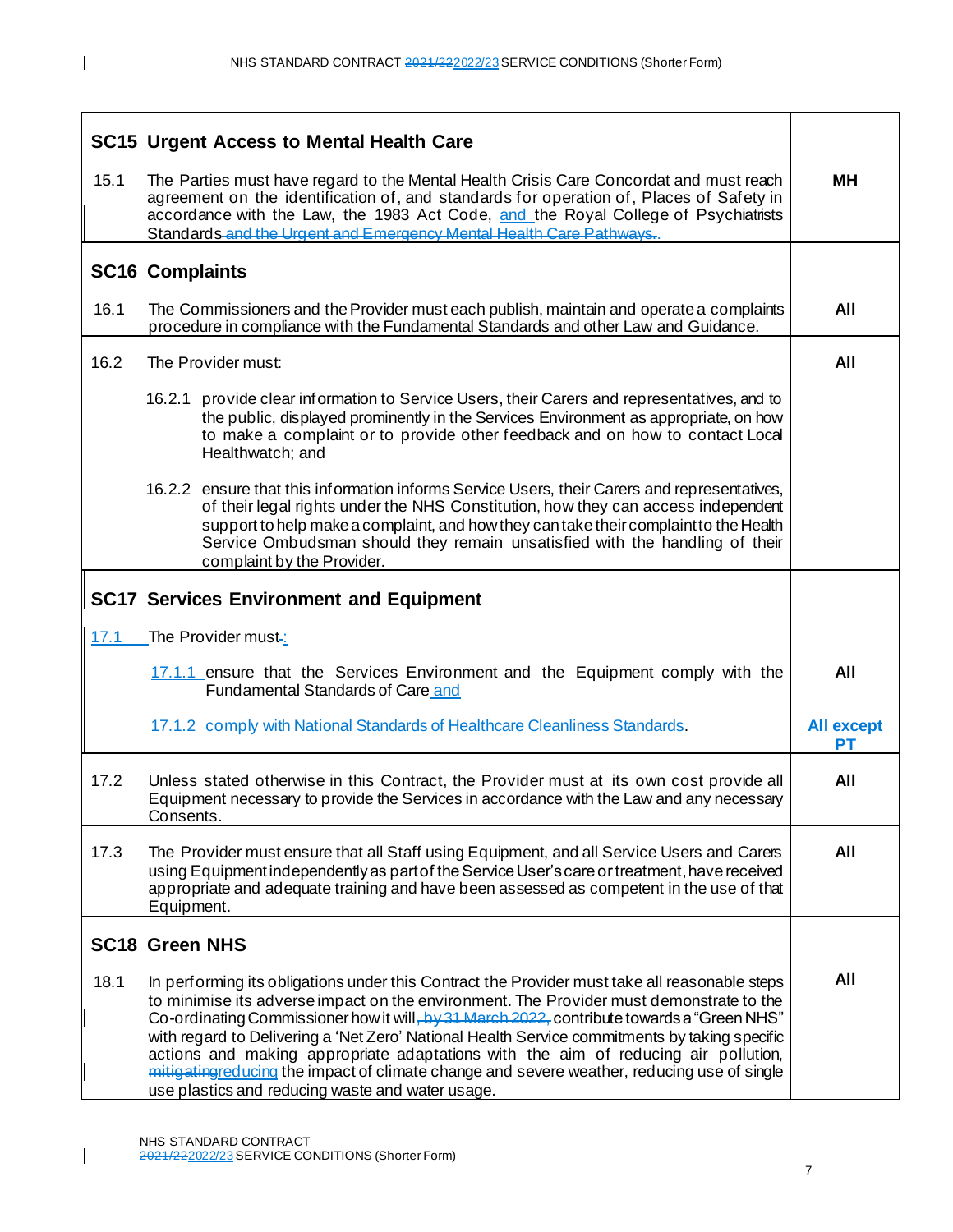|      | SC19 - SC20 Intentionally Omitted                                                                                                                                                                                                                                                                                                                                                                          |     |
|------|------------------------------------------------------------------------------------------------------------------------------------------------------------------------------------------------------------------------------------------------------------------------------------------------------------------------------------------------------------------------------------------------------------|-----|
|      | <b>SC21 Infection Prevention and Control</b>                                                                                                                                                                                                                                                                                                                                                               |     |
| 21.1 | The Provider must comply with the Code of Practice on the Prevention and Control of<br>Infections.                                                                                                                                                                                                                                                                                                         | All |
|      | <b>SC22 Intentionally Omitted</b>                                                                                                                                                                                                                                                                                                                                                                          |     |
|      | <b>SC23 Service User Health Records</b>                                                                                                                                                                                                                                                                                                                                                                    |     |
| 23.1 | The Provider must accept transfer of, create and maintain Service User Health Records as<br>appropriate for all Service Users. The Provider must securely store, retain and destroy those<br>records in accordance with Data Guidance, Records Management Code of Practice for<br>Health and Social Care and in any event in accordance with Data Protection Legislation.                                  | All |
| 23.2 | At a Commissioner's reasonable request, the Provider must promptly deliver to any third<br>party provider of healthcare or social care services nominated by that Commissioner a copy<br>(or, at any time following the expiry or termination of this Contract, the original) of the Service<br>User Health Record held by the Provider for any Service User for whom that Commissioner<br>is responsible. | All |
| 23.3 | The Provider must give each Service User full and accurate information regarding their<br>treatment and must evidence that in writing in the relevant Service User Health Record.                                                                                                                                                                                                                          | All |
| 23.4 | Subject to and in accordance with Law and Guidance the Provider must:                                                                                                                                                                                                                                                                                                                                      | All |
|      | ensure that the Service User Health Record includes the Service User's verified NHS<br>23.4.1<br>Number;                                                                                                                                                                                                                                                                                                   |     |
|      | 23.4.2 use the NHS Number as the consistent identifier in all clinical correspondence (paper<br>or electronic) and in all information it processes in relation to the Service User; and                                                                                                                                                                                                                    |     |
|      | 23.4.3 be able to use the NHS Number to identify all Activity relating to a Service User.                                                                                                                                                                                                                                                                                                                  |     |
| 23.5 | The Commissioners must ensure that each Referrer (except a Service User presenting<br>directly to the Provider for assessment and/or treatment) uses the NHS Number as the<br>consistent identifier in all correspondence in relation to a Referral.                                                                                                                                                       | All |
|      | <b>SC24 NHS Counter-Fraud Requirements</b>                                                                                                                                                                                                                                                                                                                                                                 |     |
| 24.1 | The Provider must put in place and maintain appropriate measures to prevent, detect and<br>investigate fraud, bribery and corruption, having regard to NHSCFA Requirements.                                                                                                                                                                                                                                | All |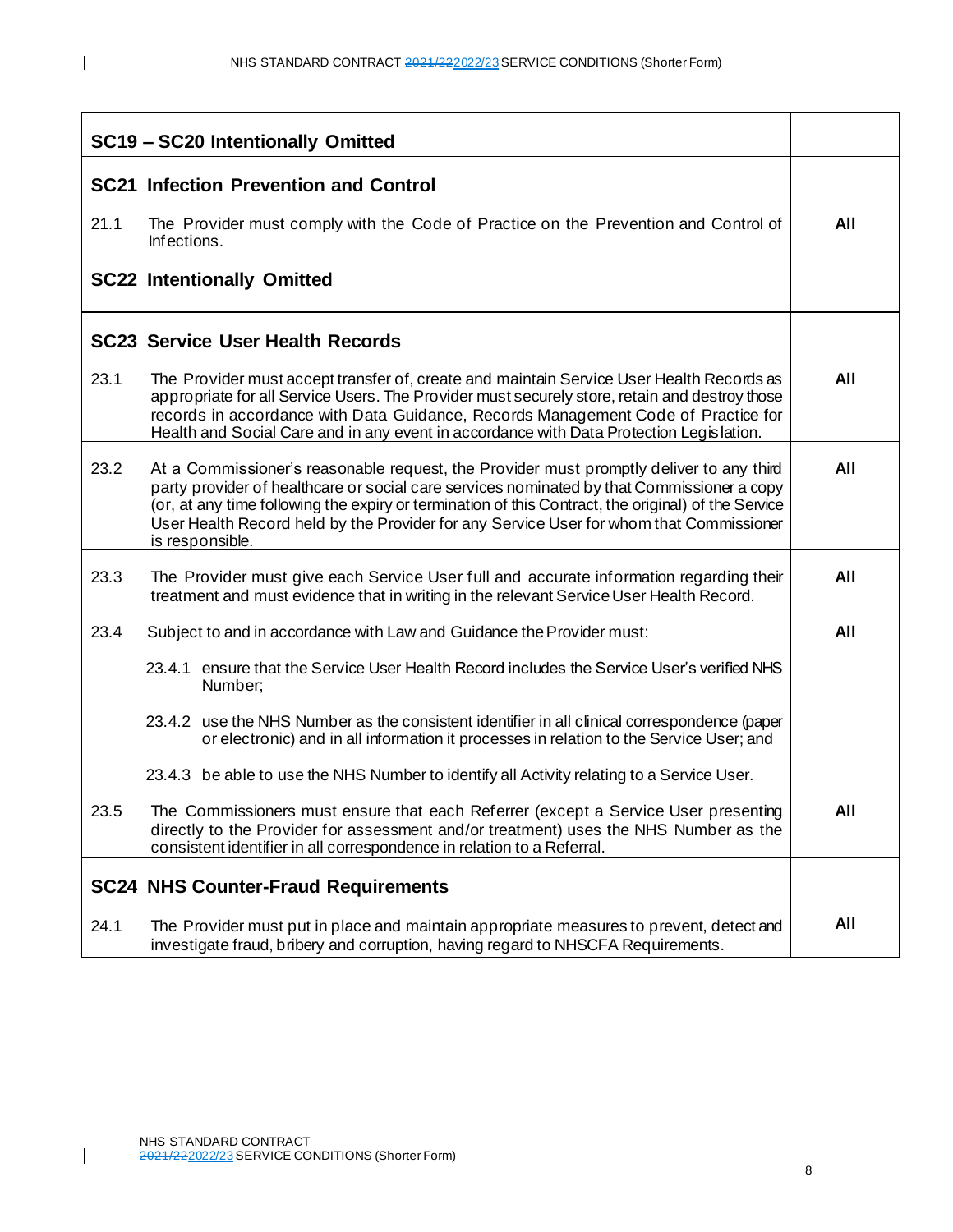| 24.2 | If the Provider:                                                                                                                                                                                                                                                                                                                                                                                                                                                                                                                     | All |
|------|--------------------------------------------------------------------------------------------------------------------------------------------------------------------------------------------------------------------------------------------------------------------------------------------------------------------------------------------------------------------------------------------------------------------------------------------------------------------------------------------------------------------------------------|-----|
|      | 24.2.1 is an NHS Trust; or                                                                                                                                                                                                                                                                                                                                                                                                                                                                                                           |     |
|      | 24.2.2 holds Monitor's a Provider Licence (unless required to do so solely because it provides<br>Commissioner Requested Services as designated by the Commissioners or any<br>other commissioner),                                                                                                                                                                                                                                                                                                                                  |     |
|      | it must take the necessary action to meet NHSCFA Requirements including in respect of<br>reporting via the NHS fraud case management system.                                                                                                                                                                                                                                                                                                                                                                                         |     |
| 24.3 | If requested by the Co-ordinating Commissioner, NHSCFA or any Regulatory or Supervisory<br>Body, the Provider mustallow a person duly authorised to act on behalf of NHSCFA, on behalf<br>of any Regulatory or Supervisory Body or on behalf of any Commissioner to review, in line<br>with the NHSCFA Requirements, the counter-fraud measures put in place by the Provider.<br>The Provider must implement any reasonable modifications to those arrangements required<br>by that person in order to meet the NHSCFA Requirements. | All |
| 24.4 | On becoming aware of any suspected or actual bribery, corruption or fraud involving NHS-<br>funded services, the Provider must promptly report the matter to its nominated Local Counter<br>Fraud Specialist and to NHSCFA.                                                                                                                                                                                                                                                                                                          | All |
|      | <b>SC25 Procedures and Protocols</b>                                                                                                                                                                                                                                                                                                                                                                                                                                                                                                 |     |
|      | <b>SC25 Other Local Agreements, Policies and Procedures</b>                                                                                                                                                                                                                                                                                                                                                                                                                                                                          | All |
| 25.1 | The Parties must comply with their respective obligations under any the documents contained<br>in or referred to in Schedule 2G (Other Local Agreements, Policies and Procedures.)                                                                                                                                                                                                                                                                                                                                                   |     |
|      | SC26 - SC27 Intentionally Omitted                                                                                                                                                                                                                                                                                                                                                                                                                                                                                                    |     |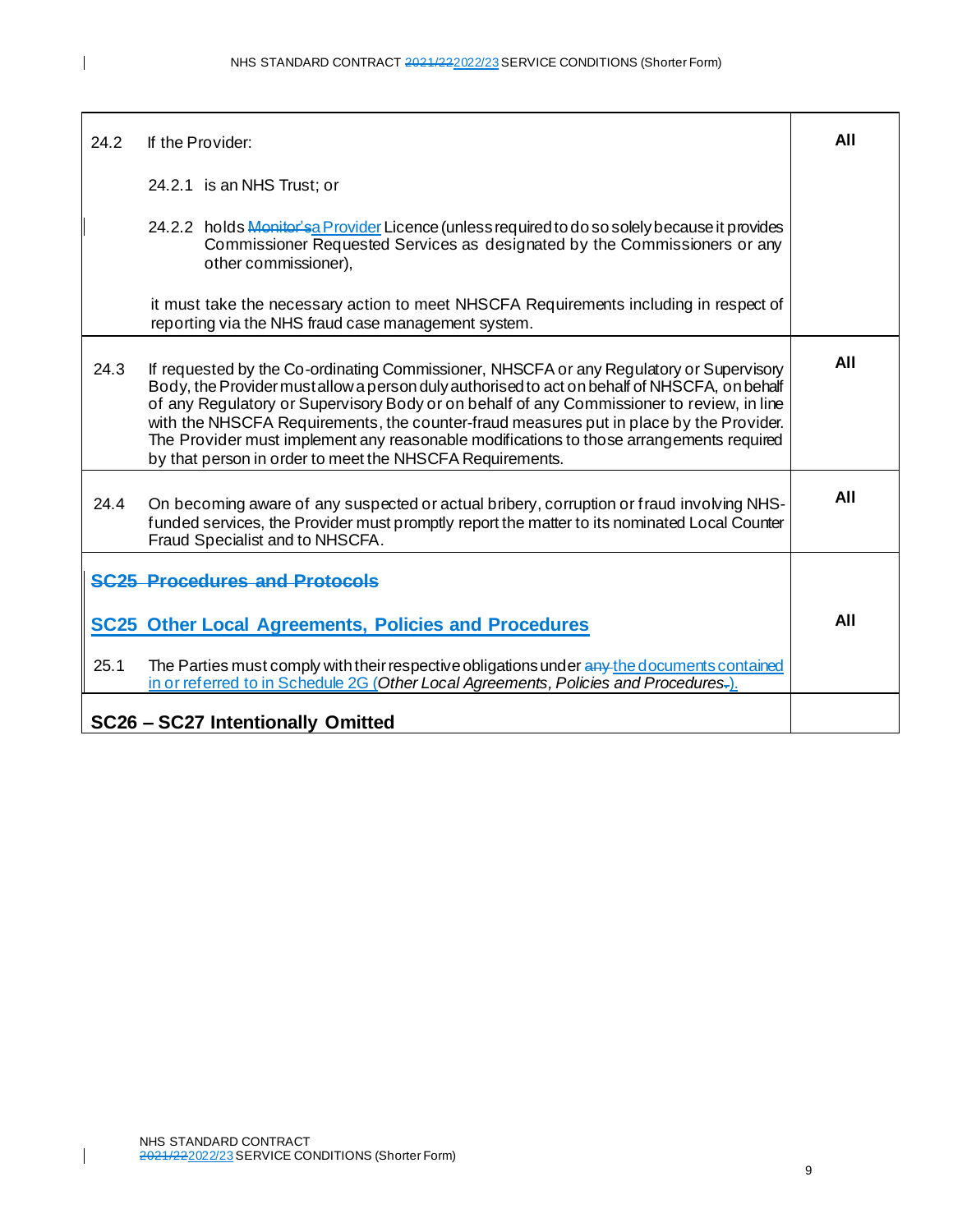|      | <b>SC28 Information Requirements</b>                                                                                                                                                                                                                                                                                                                                                                                                                             |     |
|------|------------------------------------------------------------------------------------------------------------------------------------------------------------------------------------------------------------------------------------------------------------------------------------------------------------------------------------------------------------------------------------------------------------------------------------------------------------------|-----|
| 28.1 | The Provider must:                                                                                                                                                                                                                                                                                                                                                                                                                                               | All |
|      | 28.1.1 provide the information specified in and in accordance with this SC28 and Schedule<br>6A (Reporting Requirements);                                                                                                                                                                                                                                                                                                                                        |     |
|      | 28.1.2 where and to the extent applicable, conform to all NHS information standards notices,<br>data provision notices and information and data standards approved or published by,<br>the Secretary of State, NHS England or NHS Digital;                                                                                                                                                                                                                       |     |
|      | 28.1.3 implement any other datasets and information requirements agreed from time to time<br>between it and the Co-ordinating Commissioner;                                                                                                                                                                                                                                                                                                                      |     |
|      | 28.1.4 comply with Data Guidance issued by NHS England and NHS Digital and with Data<br>Protection Legislation in relation to protection of patient identifiable data;                                                                                                                                                                                                                                                                                           |     |
|      | 28.1.5 subject to and in accordance with Law and Guidance and any relevant standards<br>issued by the Secretary of State, NHS England or NHS Digital, use the Service User's<br>verified NHS Number as the consistent identifier of each record on all patient<br>datasets;                                                                                                                                                                                      |     |
|      | 28.1.6 comply with Data Guidance and Data Protection Legislation on the use and<br>disclosure of personal confidential data for other than direct care purposes, and                                                                                                                                                                                                                                                                                             |     |
|      | 28.1.7 use all reasonable endeavours to optimise its performance under the Data Quality<br>Maturity Index (where applicable) and must demonstrate its progress to the Co-<br>ordinating Commissioner on an ongoing basis.                                                                                                                                                                                                                                        |     |
| 28.2 | The Co-ordinating Commissioner may request from the Provider any information in addition<br>to that to be provided under SC28.1 which any Commissioner reasonably and lawfully<br>requires in relation to this Contract. The Provider must supply that information in a timely<br>manner.                                                                                                                                                                        | All |
| 28.3 | The Co-ordinating Commissioner must act reasonably in requesting the Provider to provide<br>any information under this Contract, having regard to the burden which that request places<br>on the Provider, and may not require the Provider to supply any information to any<br>Commissioner locally for which that Commissioner cannot demonstrate purpose and value<br>in connection with the discharge of that Commissioner's statutory duties and functions. | All |
| 28.4 | The Provider and each Commissioner must ensure that any information provided to any other<br>Party in relation to this Contract is accurate and complete.                                                                                                                                                                                                                                                                                                        | All |
| 28.5 | The Provider must ensure that each dataset that it provides under this Contract contains the<br>ODS code and/or other appropriate identifier for the relevant Commissioner. The Parties must<br>have regard to Commissioner Assignment Methodology Guidance and Who Pays? Guidance<br>when determining the correct Commissioner code in activity datasets.                                                                                                       | All |
| 28.6 | The Parties must comply with Guidance relating to clinical coding published by NHS Digital<br>and with the definitions of Activity maintained under the NHS Data Model and Dictionary.                                                                                                                                                                                                                                                                           | All |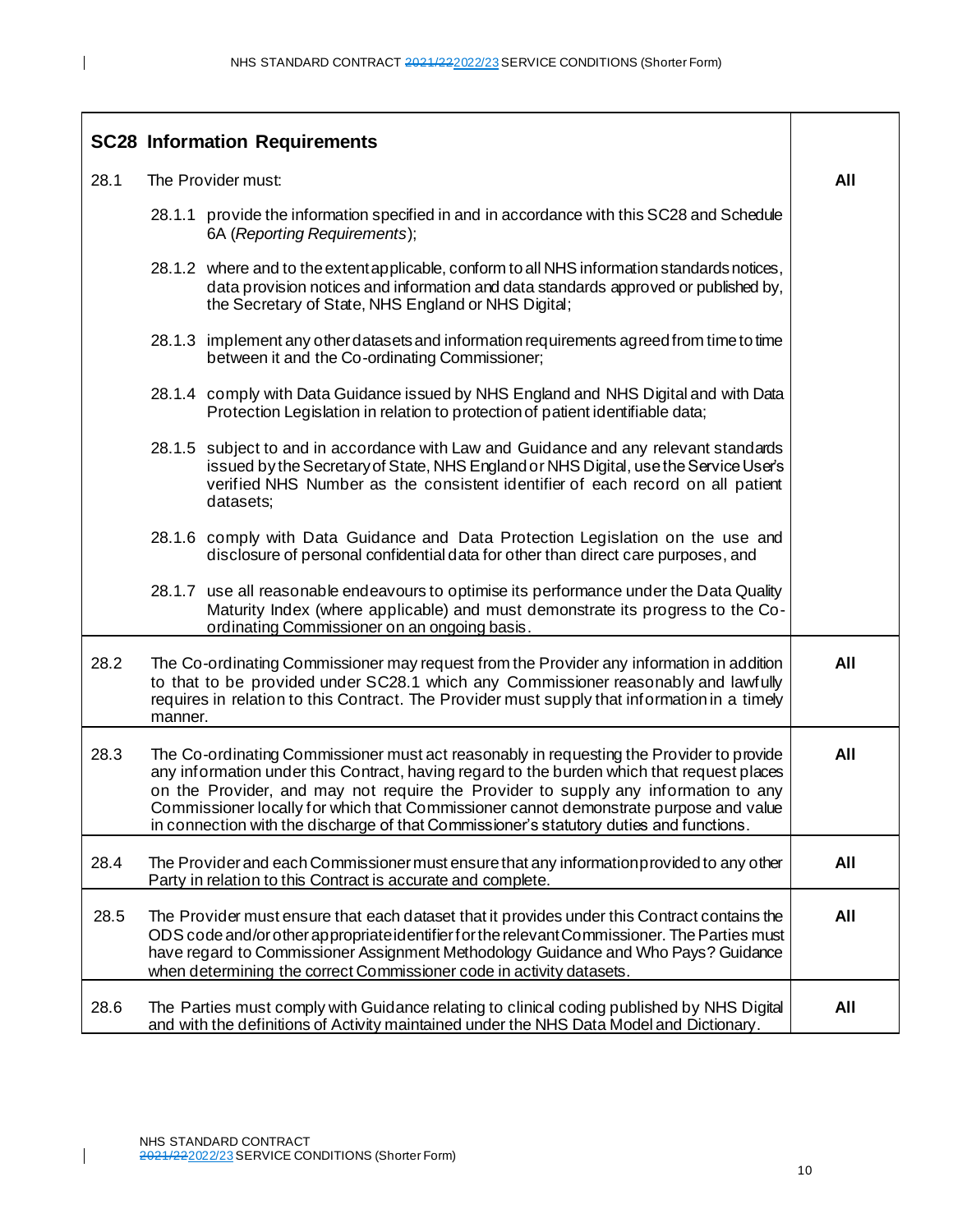|      | <b>SC29 Managing Activity and Referrals</b>                                                                                                                                                                                                                                                             |     |
|------|---------------------------------------------------------------------------------------------------------------------------------------------------------------------------------------------------------------------------------------------------------------------------------------------------------|-----|
| 29.1 | The Commissioners must use all reasonable endeavours to procure that that all Referrers<br>adhere to Referral processes and clinical thresholds set out or referred to in this Contract<br>and/or as otherwise agreed between the Parties.                                                              | All |
| 29.2 | The Provider must comply with and use all reasonable endeavours to manage Activity in<br>accordance with Referral processes and clinical thresholds set out or referred to in this<br>Contract and/or as otherwise agreed between the Parties.                                                          | All |
| 29.3 | Before the start of each Contract Year, the Parties may agree an Indicative Activity Plan<br>specifying the threshold for each activity (and those agreed thresholds may be zero).                                                                                                                      | All |
| 29.4 | The Provider must submit an Activity and Finance Report to the Co-ordinating Commissioner<br>in accordance with Schedule 6A (Reporting Requirements).                                                                                                                                                   | All |
| 29.5 | The Co-ordinating Commissioner and the Provider will monitor actual Activity reported in<br>each Activity and Finance Report in respect of each Commissioner against the thresholds<br>set out in any agreed Indicative Activity Plan, any previous Activity and Finance Reports and<br>generally.      | All |
| 29.6 | Each Party must notify the other(s) as soon as reasonably practicable after becoming aware<br>of any unexpected or unusual patterns of Referrals and/or Activity specifying the nature of<br>the unexpected pattern and their initial opinion as to its likely cause.                                   | All |
| 29.7 | The Parties must meet to discuss any notice given under SC29.6 as soon as reasonably<br>practicable and must seek to agree any actions required of any Party in response to the<br>circumstances identified.                                                                                            | All |
|      | SC30 Emergency Preparedness, Resilience and Response                                                                                                                                                                                                                                                    |     |
| 30.1 | The Provider must comply with EPRR Guidance if and when applicable. The Provider must<br>identify and have in place an Accountable Emergency Officer.                                                                                                                                                   | All |
| 30.2 | The Provider must notify the Co-ordinating Commissioner as soon as reasonably practicable<br>and in any event no later than 5 Operational Days following:                                                                                                                                               | All |
|      | 30.2.1 the activation of its Incident Response Plan and/or Business Continuity Plan; or                                                                                                                                                                                                                 |     |
|      | 30.2.2 any risk or any actual disruption to CRS or Essential Services.                                                                                                                                                                                                                                  |     |
| 30.3 | The Provider must provide whatever support and assistance may reasonably be required by<br>the Commissioners and/or NHS England and NHS Improvement and/or Publicthe UK Health<br><b>England Security Agency in response to any national, regional or local public health</b><br>emergency or incident. | All |
|      | <b>SC31 Intentionally Omitted</b>                                                                                                                                                                                                                                                                       |     |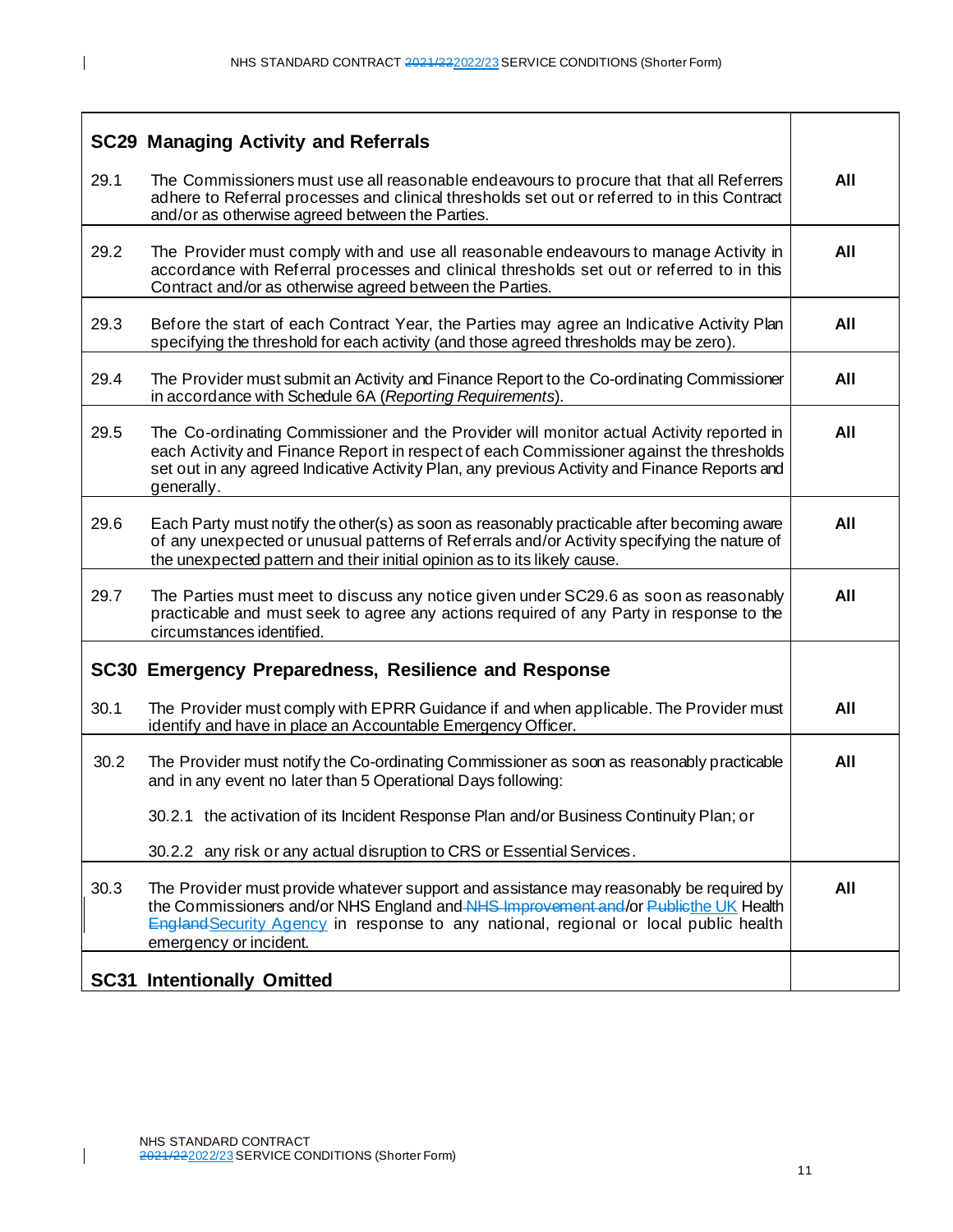|      | <b>SC32 Safeguarding Children and Adults</b>                                                                                                                                                                                                                                                                                                                                                                                                                                   |     |
|------|--------------------------------------------------------------------------------------------------------------------------------------------------------------------------------------------------------------------------------------------------------------------------------------------------------------------------------------------------------------------------------------------------------------------------------------------------------------------------------|-----|
| 32.1 | The Provider must ensure that Service Users are protected from abuse, exploitation,<br>radicalisation, serious violence, grooming, neglect and improper or degrading treatment, and<br>must take appropriate action to respond to any allegation or disclosure of any such<br>behaviours in accordance with the Law.                                                                                                                                                           | All |
| 32.2 | The Provider must nominate:                                                                                                                                                                                                                                                                                                                                                                                                                                                    | All |
|      | 32.2.1 Safeguarding Leads and/or a named professional for safeguarding children<br>(including looked after children) and for safeguarding adults, in accordance with<br>Safeguarding Guidance;                                                                                                                                                                                                                                                                                 |     |
|      | 32.2.2 a Child Sexual Abuse and Exploitation Lead; and                                                                                                                                                                                                                                                                                                                                                                                                                         |     |
|      | 32.2.3 a Mental Capacity and Liberty Protection Safeguards Lead; and                                                                                                                                                                                                                                                                                                                                                                                                           |     |
|      | and must ensure that the Co-ordinating Commissioner is kept informed at all times of the<br>identity of the persons holding those positions.                                                                                                                                                                                                                                                                                                                                   |     |
| 32.3 | The Provider must comply with the requirements and principles in relation to the safeguarding<br>of children, young people and adults, including in relation to deprivation of liberty safeguards<br>and child abuse and sexual exploitation, domestic abuse, radicalisation and female genital<br>mutilation (as relevant to the Services, set out or referred to in Law and Guidance (including<br>Safeguarding Guidance and Child Sexual Abuse and Exploitation Guidance)). | All |
| 32.4 | The Provider has adopted and must comply with the Safeguarding Policies and MCA Policies.<br>The Provider has ensured and must at all times ensure that the Safeguarding Policies and<br>MCA Policies reflect and comply with:                                                                                                                                                                                                                                                 | All |
|      | 32.4.1 Law and Guidance; and                                                                                                                                                                                                                                                                                                                                                                                                                                                   |     |
|      | 32.4.2 the local multi-agency policies and any Commissioner safeguarding and MCA<br>requirements.                                                                                                                                                                                                                                                                                                                                                                              |     |
| 32.5 | The Provider must implement comprehensive programmes for safeguarding and MCA<br>training for all relevant Staff and must have regard to Intercollegiate Guidance in Relation to<br>Safeguarding Training.                                                                                                                                                                                                                                                                     | All |
|      | <b>SC33 Incidents Requiring Reporting</b>                                                                                                                                                                                                                                                                                                                                                                                                                                      |     |
| 33.1 | The Provider must notify deaths, Serious Incidents and other incidents to CQC, and to any<br>relevant Regulatory or Supervisory Body or other official body, in accordance with Good<br>Practice, Law and Guidance.                                                                                                                                                                                                                                                            | All |
| 33.2 | The Provider must comply with the NHS Serious Incident Framework and the Never Events<br>Policy Framework, and must report all Serious Incidents and Never Events in accordance<br>with the requirements of those Frameworks (or any successor frameworks as applicable)                                                                                                                                                                                                       | All |
| 33.3 | The Parties must comply with their respective obligations in relation to deaths and other<br>incidents in connection with the Services under Schedule 6C (Incidents Requiring Reporting<br>Procedure) and under Schedule 6A (Reporting Requirements).                                                                                                                                                                                                                          | All |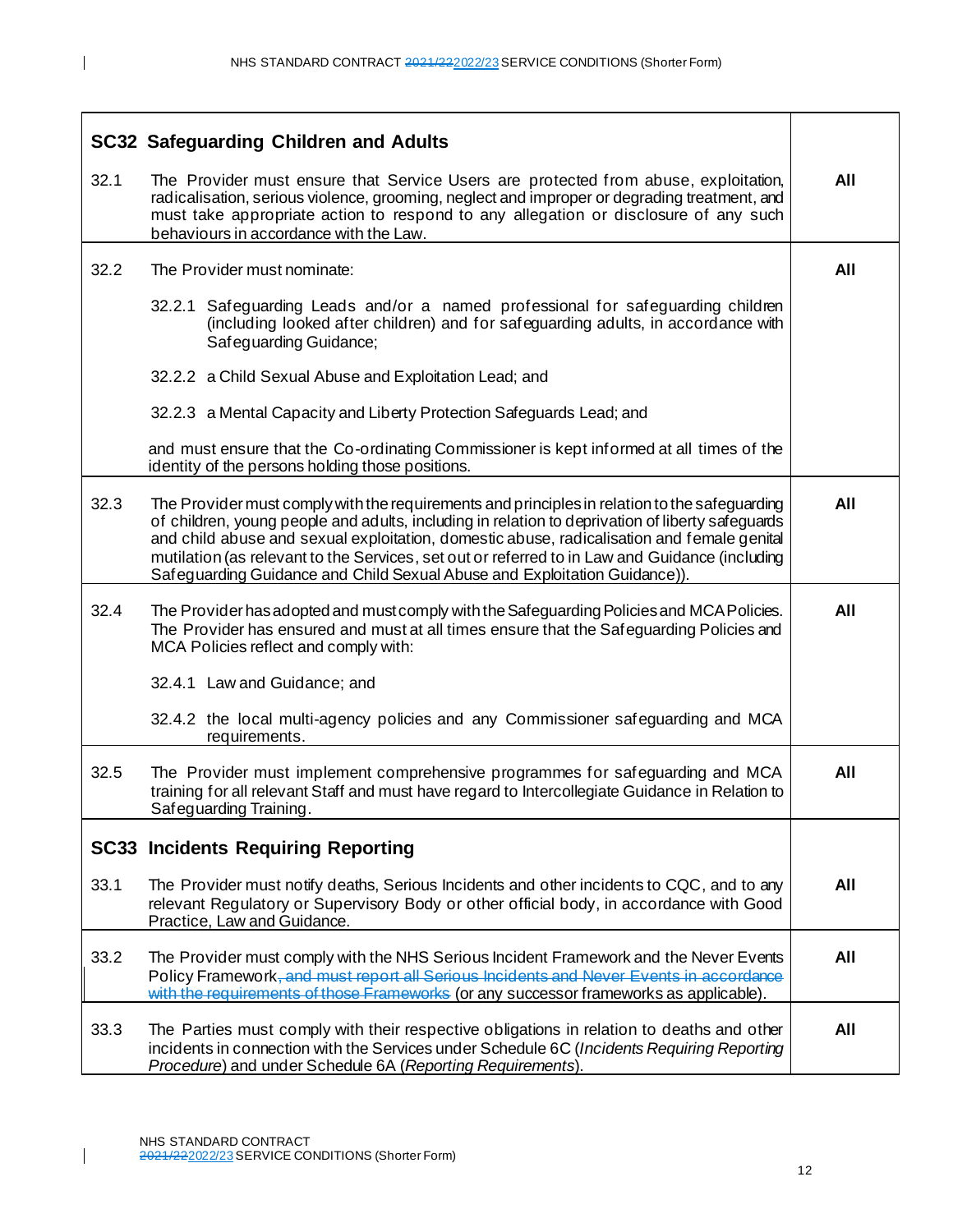| 33.4 | If a notification the Provider gives to any relevant Regulatory or Supervisory Body directly or<br>indirectly concerns any Service User, the Provider must send a copy of it to the relevant<br>Commissioner, in accordance with the timescales set out in Schedule 6C (Incidents Requiring<br>Reporting Procedure) and in Schedule 6A (Reporting Requirements). |     |  |  |  |
|------|------------------------------------------------------------------------------------------------------------------------------------------------------------------------------------------------------------------------------------------------------------------------------------------------------------------------------------------------------------------|-----|--|--|--|
| 33.5 | The Commissioners may (subject to Law) use any information provided by the Provider under<br>this SC33, Schedule 6C (Incidents Requiring Reporting Procedure) and Schedule 6A<br>(Reporting Requirements) in any report which they make in connection with Serious Incidents.                                                                                    | All |  |  |  |
| 33.6 | The Provider must have in place arrangements to ensure that it can receive and respond<br>appropriately to National Patient Safety Alerts.                                                                                                                                                                                                                       | All |  |  |  |
|      | <b>SC34 Care of Dying People</b>                                                                                                                                                                                                                                                                                                                                 |     |  |  |  |
| 34.1 | The Provider must have regard to Guidance on Care of Dying People and must, where<br>applicable, comply with SCCI 1580 (Palliative Care Co-ordination: Core Content) and the<br>associated EPACCS IT System Requirements to ensure implementation of interoperable<br>solutions.                                                                                 |     |  |  |  |
|      | <b>SC35 Duty of Candour</b>                                                                                                                                                                                                                                                                                                                                      |     |  |  |  |
| 35.1 | The Provider must act in an open and transparent way with Relevant Persons in relation to<br>Services provided to Service Users.                                                                                                                                                                                                                                 | All |  |  |  |
| 35.2 | The Provider must, where applicable, comply with its obligations under regulation 20 of the<br>2014 Regulations in respect of any Notifiable Safety Incident.                                                                                                                                                                                                    |     |  |  |  |
|      | <b>SC36 Payment Terms</b>                                                                                                                                                                                                                                                                                                                                        |     |  |  |  |
| 36.1 | Subject to any express provision of this Contract to the contrary, each Commissioner must<br>pay the Provider in accordance with the National Tariff, to the extent applicable, for all<br>Services that the Provider delivers to it in accordance with this Contract.                                                                                           |     |  |  |  |
|      | <b>Prices</b>                                                                                                                                                                                                                                                                                                                                                    |     |  |  |  |
| 36.2 | The Prices payable by the Commissioners under this Contract will be:                                                                                                                                                                                                                                                                                             | All |  |  |  |
|      | 36.2.1 for any Service for which the National Tariff mandates a National Price:                                                                                                                                                                                                                                                                                  |     |  |  |  |
|      | 36.2.1.1<br>the National Price; or                                                                                                                                                                                                                                                                                                                               |     |  |  |  |
|      | 36.2.1.2<br>the National Price as modified by a Local Variation; or                                                                                                                                                                                                                                                                                              |     |  |  |  |
|      | 36.2.1.3<br>(subject to SC36.15 to 36.19 (LocalModifications)) the National Price<br>as modified by a Local Modification approved or granted by NHS<br>Improvement England,                                                                                                                                                                                      |     |  |  |  |
|      | for the relevant Contract Year; or                                                                                                                                                                                                                                                                                                                               |     |  |  |  |
|      | 36.2.2 for any Service for which the National Tariff does not mandate a National Price, the<br>Local Price for the relevant Contract Year.                                                                                                                                                                                                                       |     |  |  |  |

 $\mathbf{I}$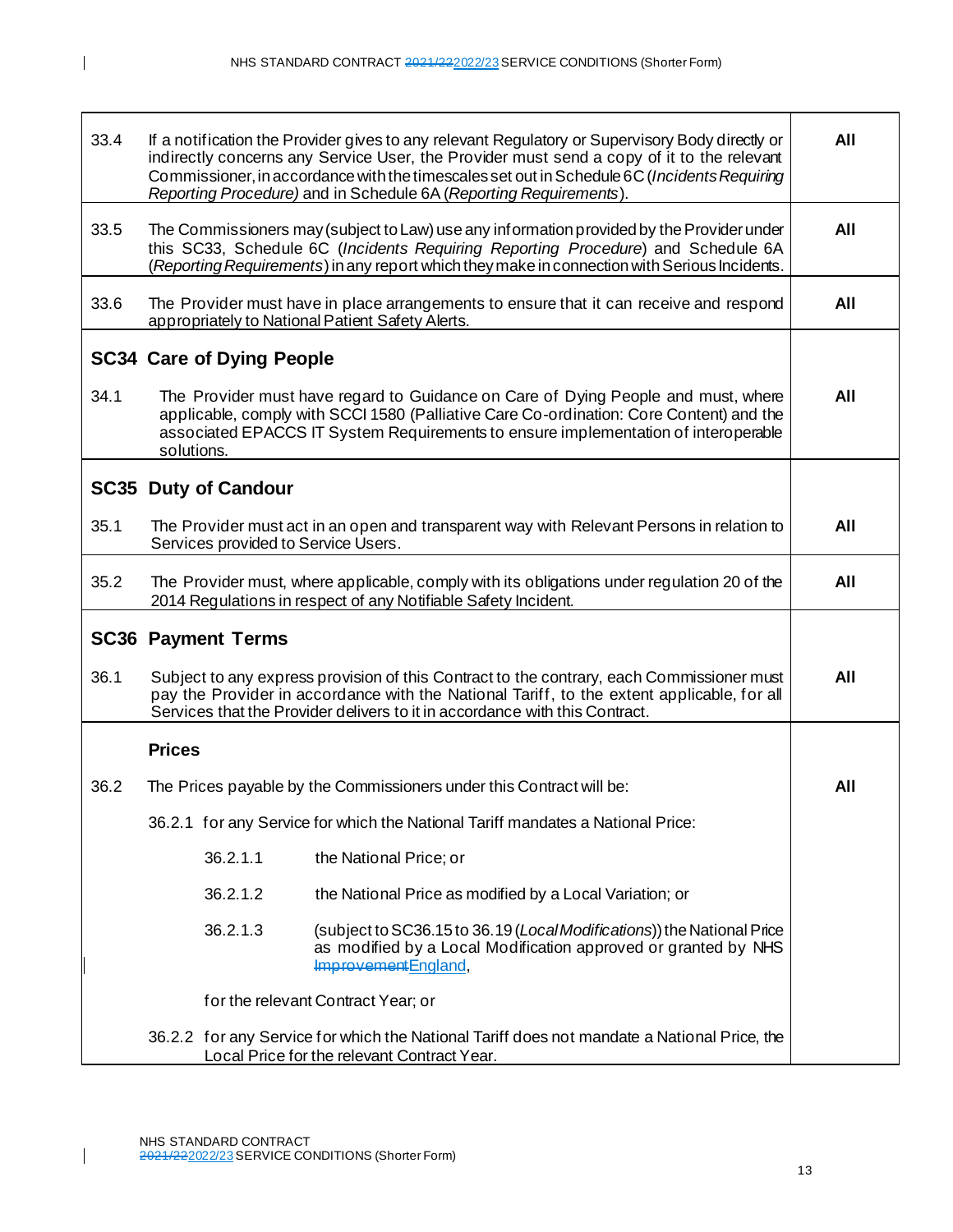|       | <b>Local Prices</b>                                                                                                                                                                                                                                                                                                                                                                                                                                                                                                                                                                            |                                    |
|-------|------------------------------------------------------------------------------------------------------------------------------------------------------------------------------------------------------------------------------------------------------------------------------------------------------------------------------------------------------------------------------------------------------------------------------------------------------------------------------------------------------------------------------------------------------------------------------------------------|------------------------------------|
| 36.3  | The Co-ordinating Commissioner and the Provider have agreed and set out in Schedule 3A<br>(Local Prices) the mechanism by which that Local Price is to be adjusted with effect from the<br>start of each Contract Year. The Parties must in any event have regard to the efficiency and<br>cost adjustments set out in the National Tariff where applicable.                                                                                                                                                                                                                                   | Local<br><b>PriceAll</b>           |
| 36.4  | Any Local Price must be determined and agreed in accordance with the rules set out in the<br>National Tariff.                                                                                                                                                                                                                                                                                                                                                                                                                                                                                  | Local<br><b>PriceAll</b>           |
| 36.5  | The Co-ordinating Commissioner and the Provider must apply annually any adjustment<br>mechanism agreed and documented in Schedule 3A (Local Prices). Where no adjustment<br>mechanism has been agreed, the Co-ordinating Commissioner and the Provider must review<br>and agree before the start of each Contract Year the Local Price to apply to the following<br>Contract Year, having regard to the efficiency and cost adjustments set out in the National<br>Tariff where applicable. In either case the Local Price as adjusted or agreed will apply to the<br>following Contract Year. | <b>Local Price</b><br><u>All</u>   |
| 36.6  | If the Co-ordinating Commissioner and the Provider fail to review or agree any Local Price<br>for the following Contract Year by the date 2 months before the start of that Contract Year,<br>or there is a dispute as to the application of any agreed adjustment mechanism, either may<br>refer the matter to Dispute Resolution for escalated negotiation and then (failing agreement)<br>mediation.                                                                                                                                                                                        | Local<br><b>PriceAll</b>           |
| 36.7  | If on or following completion of the mediation process the Co-ordinating Commissioner and<br>the Provider still cannot agree any Local Price for the following Contract Year, within 10<br>Operational Days of completion of the mediation process either the Co-ordinating<br>Commissioner or the Provider may terminate the affected Services by giving the other not<br>less than 6 months' written notice.                                                                                                                                                                                 | Local<br><b>PriceAll</b>           |
| 36.8  | If any Local Price has not been agreed or determined in accordance with SC36.5 and 36.6<br>before the start of a Contract Year then the Local Price will be that which applied for the<br>previous Contract Year increased or decreased in accordance with the efficiency and cost<br>adjustments set out in the National Tariff. The application of these prices will not affect the<br>right to terminate this Contract as a result of non-agreement of a Local Prices under SC36.7.                                                                                                         | Local<br><b>PriceAll</b>           |
| 36.9  | All Local Prices and any annual adjustment mechanism agreed in respect of them must be<br>recorded in Schedule 3A (Local Prices). Where the Co-ordinating Commissioner and the<br>Provider have agreed to depart from an applicable national currency that agreement must be<br>submitted by the Co-ordinating Commissioner to NHS Improvement England in accordance<br>with the National Tariff.                                                                                                                                                                                              | Local<br><b>PriceAll</b>           |
|       | <b>National Price - Local Variations</b>                                                                                                                                                                                                                                                                                                                                                                                                                                                                                                                                                       |                                    |
| 36.10 | The Co-ordinating Commissioner and the Provider may agree a Local Variation for one or<br>more Contract Years or for the duration of this Contract.                                                                                                                                                                                                                                                                                                                                                                                                                                            | <b>National</b><br><b>PriceAll</b> |
| 36.11 | The agreement of any Local Variation must be in accordance with the rules set out in the<br>National Tariff.                                                                                                                                                                                                                                                                                                                                                                                                                                                                                   | <b>National</b><br><b>PriceAll</b> |
| 36.12 | If the Co-ordinating Commissioner and the Provider agree any Local Variation for a period<br>less than the duration (or remaining duration) of this Contract, the relevant Price must be<br>reviewed before the expiry of the last Contract Year to which the Local Variation applies.                                                                                                                                                                                                                                                                                                         | <b>National</b><br><b>PriceAll</b> |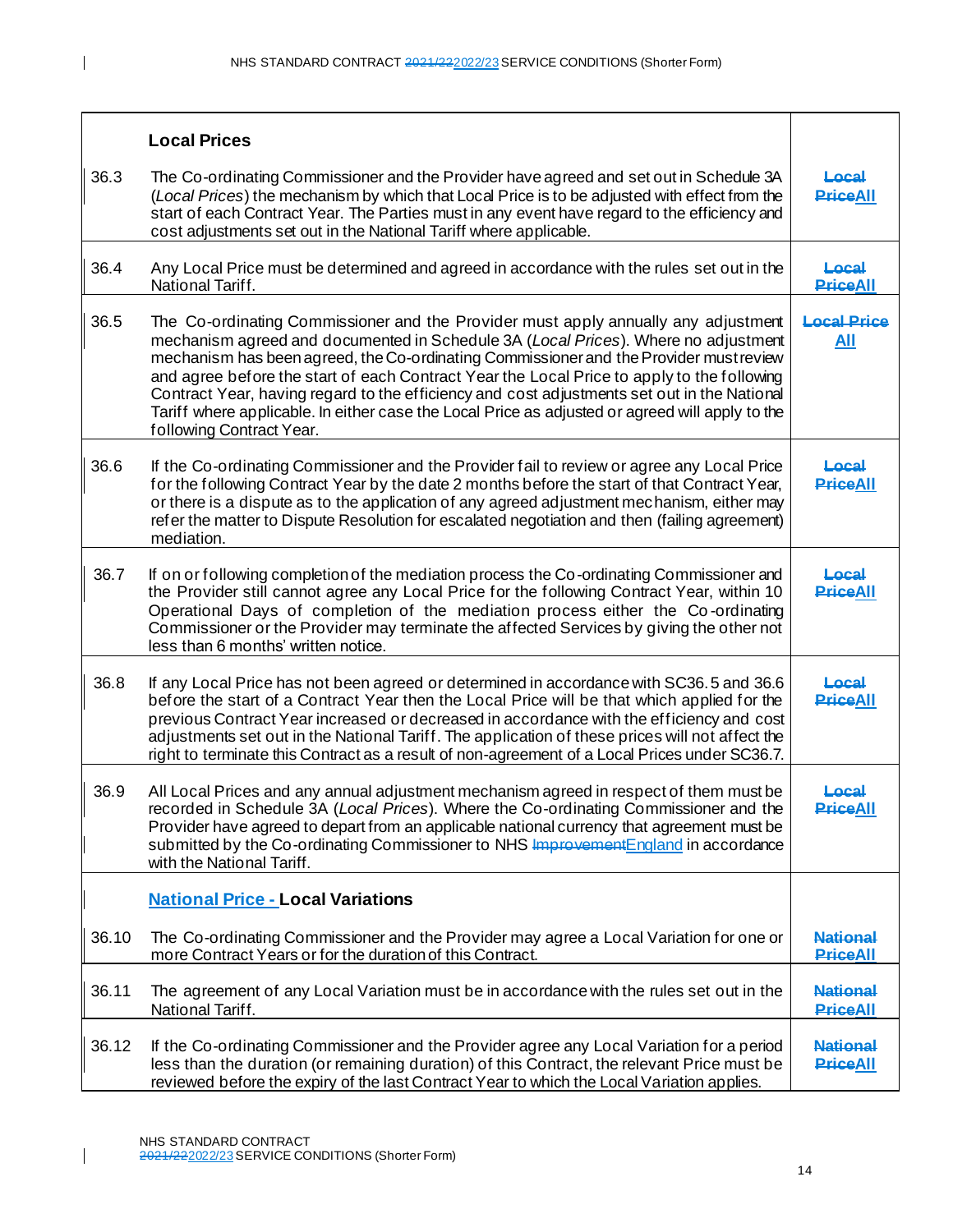| 36.13 | If the Co-ordinating Commissioner and the Provider fail to review or agree any Local Variation<br>to apply to the following Contract Year, the Price payable for the relevant Service for the<br>following Contract Year will be the National Price.                                                                                                                                                                                                                                                                                                                                                                                                                                                                                                                                                                                                            | <b>National</b><br><b>PriceAll</b> |
|-------|-----------------------------------------------------------------------------------------------------------------------------------------------------------------------------------------------------------------------------------------------------------------------------------------------------------------------------------------------------------------------------------------------------------------------------------------------------------------------------------------------------------------------------------------------------------------------------------------------------------------------------------------------------------------------------------------------------------------------------------------------------------------------------------------------------------------------------------------------------------------|------------------------------------|
| 36.14 | Each Local Variation must be recorded in Schedule 3B (Local Variations), submitted by the<br>Co-ordinating Commissioner to NHS Improvement England in accordance with the National<br>Tariff and published in accordance with section 116(3) of the 2012 Act.                                                                                                                                                                                                                                                                                                                                                                                                                                                                                                                                                                                                   | <b>National</b><br><b>PriceAll</b> |
|       | <b>National Price - Local Modifications</b>                                                                                                                                                                                                                                                                                                                                                                                                                                                                                                                                                                                                                                                                                                                                                                                                                     |                                    |
| 36.15 | The Co-ordinating Commissioner and the Provider may agree (or NHS Improvement England<br>may determine) a Local Modification in accordance with the National Tariff.                                                                                                                                                                                                                                                                                                                                                                                                                                                                                                                                                                                                                                                                                            | <b>National</b><br><b>PriceAll</b> |
| 36.16 | Any Local Modification agreed and proposed by the Co-ordinating Commissioner and the<br>Provider must be submitted for approval by NHS <b>Improvement</b> England in accordance with<br>the National Tariff. If NHS Improvement England approves the application, the Price payable<br>for the relevant Service will be the National Price as modified in accordance with the Local<br>Modification specified in NHS Improvement's England's notice of approval. The date on which<br>that Local Modification takes effect and its duration will be as specified in that notice. Pending<br>NHS Improvement's England's approval of an agreed and proposed Local Modification, the<br>Price payable for the relevant Service will be the National Price as modified by the Local<br>Modification submitted to NHS Improvement England.                          | <b>National</b><br><b>PriceAll</b> |
| 36.17 | If the Co-ordinating Commissioner and the Provider have failed to agree and propose a Local<br>Modification, the Provider may apply to NHS Improvement England to determine a Local<br>Modification. If NHS Improvement England determines a Local Modification, the Price payable<br>for the relevant Service will be the National Price as modified in accordance with the Local<br>Modification specified in NHS Improvement's England's notice of decision. The date on which<br>that Local Modification takes effect and its duration will be as specified in that notice. Pending<br>NHS Improvement's England's determination of a Local Modification, the Price payable for<br>the relevant Service will be the National Price (subject to any Local Variation which may have<br>been agreed in accordance with SC36.10 to 36.14).                      | <b>National</b><br><b>PriceAll</b> |
| 36.18 | If NHS Improvement England has refused to approve an agreed and proposed Local<br>Modification, the Price payable for the relevant Service will be the National Price (subject to<br>any Local Variation which may be agreed in accordance with SC36.10 to 36.14), and the Co-<br>ordinating Commissioner and the Provider must agree an appropriate mechanism for the<br>adjustment and reconciliation of the relevant Price to effect the reversion to the National Price<br>(subject to any Local Variation which may have been agreed in accordance with SC36.10 to<br>36.14). If NHS Improvement England has refused an application by the Provider for a Local<br>Modification, the Price payable for the relevant Service will be the National Price (subject to<br>any Local Variation which may have been agreed in accordance with SC36.10 to 36.14). | <b>National</b><br><b>PriceAll</b> |
| 36.19 | Each Local Modification agreement and each application for determination of a Local<br>Modification must be submitted to NHS Improvement England in accordance with section 124<br>or section 125 of the 2012 Act (as appropriate) and the National Tariff. Each Local<br>Modification agreement and each Local Modification approved or determined by NHS<br>Improvement England must be recorded in Schedule 3C (Local Modifications).                                                                                                                                                                                                                                                                                                                                                                                                                        | <b>National</b><br><b>PriceAll</b> |
|       | Payment where the Parties have agreed an Expected Annual Contract Value                                                                                                                                                                                                                                                                                                                                                                                                                                                                                                                                                                                                                                                                                                                                                                                         |                                    |
| 36.20 | Each Commissioner must make payments on account to the Provider in accordance with the<br>provisions of SC36.21 or if applicable SC36.22 and 36.23.                                                                                                                                                                                                                                                                                                                                                                                                                                                                                                                                                                                                                                                                                                             | <b>EACV</b><br>agreedAll           |

15

 $\mathbf{I}$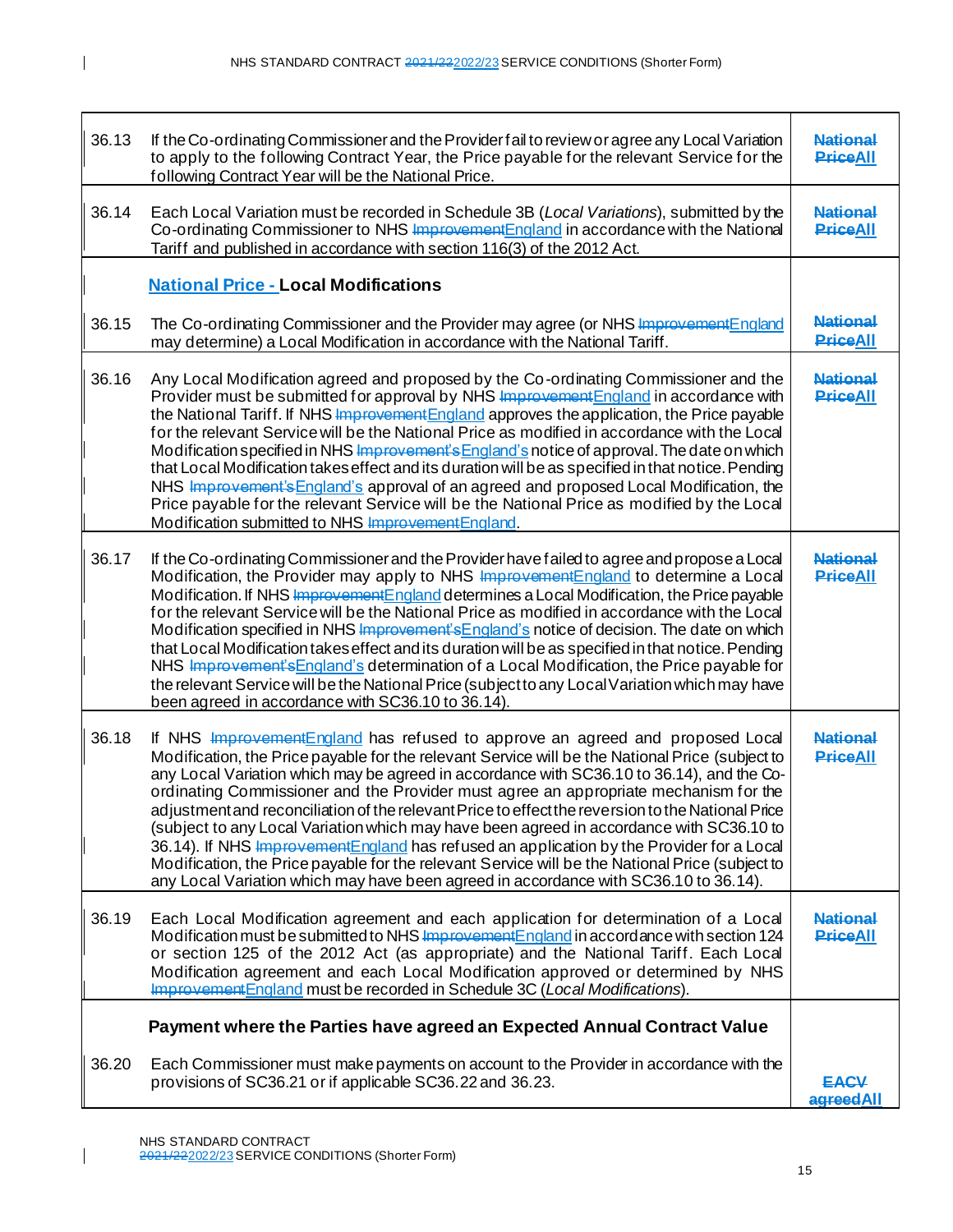| 36.21 | The Provider must supply to each Commissioner a monthly invoice on the first day of each<br>month, setting out the amount to be paid by that Commissioner for that month. The amount<br>to be paid will be one twelfth (or other such proportion as may be specified in Schedule 3D<br>(Expected Annual Contract Values)) of the individual Expected Annual Contract Value for the<br>Commissioner. Subject to receipt of the invoice, on the first day of each month beginning on<br>or after the Service Commencement Date each Commissioner must pay that amount to the<br>Provider.                                                                                                                                                         | <b>EACV</b><br>agreedAll    |
|-------|-------------------------------------------------------------------------------------------------------------------------------------------------------------------------------------------------------------------------------------------------------------------------------------------------------------------------------------------------------------------------------------------------------------------------------------------------------------------------------------------------------------------------------------------------------------------------------------------------------------------------------------------------------------------------------------------------------------------------------------------------|-----------------------------|
| 36.22 | In order to confirm the actual sums payable for Services delivered, the Provider must provide<br>a separate reconciliation account for each Commissioner for each Quarter showing the<br>aggregate and a breakdown of the Prices for all Services delivered and completed in that<br>Quarter. Each reconciliation account must be based on the information submitted by the<br>Provider to the Co-ordinating Commissioner under SC28 (Information Requirements) and<br>must be sent by the Provider to the relevant Commissioner (or, where payments are to be<br>aggregated, to the Co-ordinating Commissioner) within 25 Operational Days after the end of<br>the Quarter to which it relates.                                                | <b>EACV</b><br>agreedAll    |
| 36.23 | For the avoidance of doubt, there will be no reconciliation in relation to Block Arrangements.                                                                                                                                                                                                                                                                                                                                                                                                                                                                                                                                                                                                                                                  | <b>EACV</b><br>agreedAll    |
| 36.24 | Each Commissioner must either agree the reconciliation account produced in accordance<br>with SC36.22 or wholly or partially contest the reconciliation account in accordance with<br>SC36.34. No Commissioner may unreasonably withhold or delay its agreement to a<br>reconciliation account.                                                                                                                                                                                                                                                                                                                                                                                                                                                 | <b>EACV</b><br>agreedAll    |
| 36.25 | A Commissioner's agreement of a reconciliation account (or where agreed in part in relation<br>to that part) will trigger a reconciliation payment by the relevant Commissioner (or, where<br>payments are to be aggregated, by the Co-ordinating Commissioner) to the Provider or by<br>the Provider to the relevant Commissioner (or, where payments are to be aggregated, to the<br>Co-ordinating Commissioner), as appropriate. The Provider must provide to the<br>Commissioner (or the Co-ordinating Commissioner) an invoice or credit note (as appropriate)<br>within 5 Operational Days of that agreement and payment must be made within 10<br>Operational Days following the receipt of the invoice or the issue of the credit note. | <b>EACV</b><br>agreedAll    |
|       | Payment where the Parties have not agreed an Expected Annual Contract<br>Value in relation to any Services                                                                                                                                                                                                                                                                                                                                                                                                                                                                                                                                                                                                                                      |                             |
| 36.26 | Where the Provider is an NHS Trust or an NHS Foundation Trust and in respect of Services<br>for which the Parties have not agreed an Expected Annual Contract Value, the Provider must<br>issue an invoice within 15 Operational Days after the end of each Quarter to each<br>Commissioner (or, where payments are to be aggregated, to the Co-ordinating<br>Commissioner) in respect of Services provided to that Commissioner in that Quarter. Subject<br>to SC36.34 the Commissioner (or, where payments are to be aggregated, the Co-ordinating<br>Commissioner) must settle each invoice within 10 Operational Days of receipt of the invoice.                                                                                            | <b>No EACV</b><br>agreedAll |
| 36.27 | Where the Provider is not an NHS Trust or an NHS Foundation Trust and in respect of<br>Services for which the Parties have not agreed an Expected Annual Contract Value, the<br>Provider must issue an invoice within 15 Operational Days after the end of each month to<br>each Commissioner (or, where payments are to be aggregated, to the Co-ordinating<br>Commissioner) in respect of Services provided to that Commissioner in that month. Subject<br>to SC36.34 the Commissioner (or, where payments are to be aggregated, the Co-ordinating<br>Commissioner) must settle each invoice within 10 Operational Days of receipt of the invoice.                                                                                            | <b>No EACV</b><br>agreedAll |
| 36.28 | Not used.                                                                                                                                                                                                                                                                                                                                                                                                                                                                                                                                                                                                                                                                                                                                       |                             |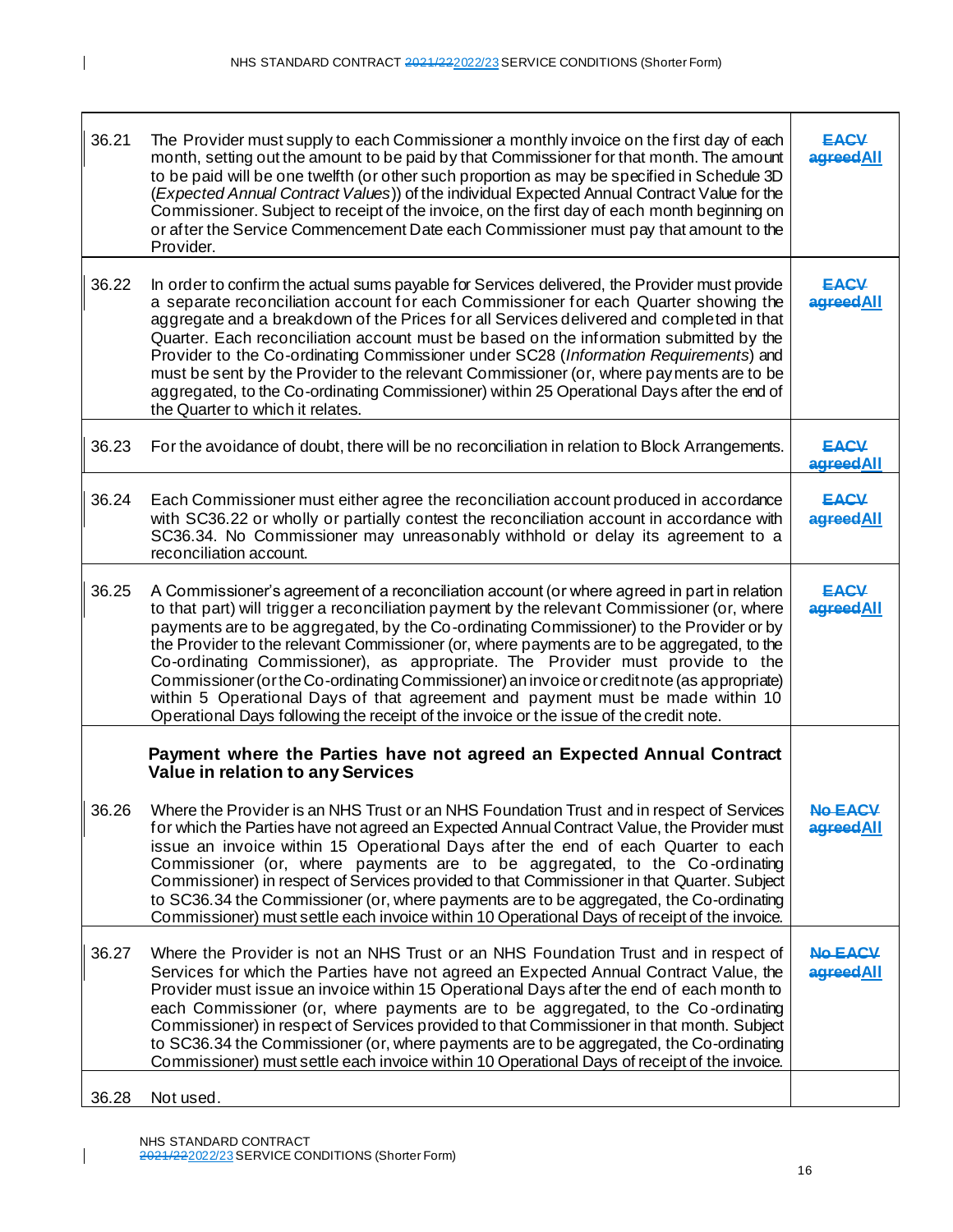|       | <b>Statutory and Other Charges</b>                                                                                                                                                                                                                                                                                                                                                                                                                                   |  |  |
|-------|----------------------------------------------------------------------------------------------------------------------------------------------------------------------------------------------------------------------------------------------------------------------------------------------------------------------------------------------------------------------------------------------------------------------------------------------------------------------|--|--|
| 36.29 | Where applicable, the Provider must administer all statutory benefits to which the Service<br>User is entitled and within a maximum of 20 Operational Days following receipt of an<br>appropriate invoice the relevant Commissioner must reimburse the Provider any statutory<br>benefits correctly administered.                                                                                                                                                    |  |  |
| 36.30 | The Provider must administer and collect all statutory charges which the Service User is liable<br>to pay and which may lawfully be made in relation to the provision of the Services, and must<br>account to whoever the Co-ordinating Commissioner reasonably directs in respect of those<br>charges.                                                                                                                                                              |  |  |
| 36.31 | The Parties acknowledge the requirements and intent of the Overseas Visitor Charging<br>Regulations and Overseas Visitor Charging Guidance, and accordingly:                                                                                                                                                                                                                                                                                                         |  |  |
|       | 36.31.1 the Provider must comply with all applicable Law and Guidance (including the<br>Overseas Visitor Charging Regulations and the Overseas Visitor Charging Guidance)<br>in relation to the identification of and collection of charges from ChargeableOverseas<br>Visitors, including the reporting of unpaid NHS debts in respect of Services provided<br>to Chargeable Overseas Visitors to the Department of Health and Social Care;                         |  |  |
|       | 36.31.2 if the Provider has failed to take all reasonable steps to:                                                                                                                                                                                                                                                                                                                                                                                                  |  |  |
|       | 36.31.2.1<br>identify a Chargeable Overseas Visitor; or                                                                                                                                                                                                                                                                                                                                                                                                              |  |  |
|       | 36.31.2.2<br>recover charges from the Chargeable Overseas Visitor or other<br>person liable to pay charges in respect of that Chargeable Overseas<br>Visitor under the Overseas Visitor Charging Regulations,                                                                                                                                                                                                                                                        |  |  |
|       | no Commissioner will be liable to make any payment to the Provider in respect of any<br>Services delivered to that Chargeable Overseas Visitor and where such a payment has been<br>made the Provider must refund it to the relevant Commissioner;                                                                                                                                                                                                                   |  |  |
|       | 36.31.3 (subject to SC36.31.2) each Commissioner must pay the Provider, in accordance<br>with all applicable Law and Guidance (including the Overseas Visitor Charging<br>Regulations and Overseas Visitor Charging Guidance), the appropriate contribution<br>on account for all Services delivered by the Provider in accordance with this Contract<br>to any Chargeable Overseas Visitor in respect of whom that Commissioner is the<br>Responsible Commissioner; |  |  |
|       | 36.31.4 the Provider must refund to the relevant Commissioner any such contribution on<br>account if and to the extent that charges are collected from a Chargeable Overseas<br>Visitor or other person liable to pay charges in respect of that Chargeable Overseas<br>Visitor, in accordance with all applicable Law and Guidance (including Overseas<br>Visitor Charging Regulations and Overseas Visitor Charging Guidance);                                     |  |  |
|       | 36.31.5 the Provider must make full use of existing mechanisms designed to increase the<br>rates of recovery of the cost of Services provided to overseas visitors insured by<br>another state, including the overseas visitors treatment portal; and                                                                                                                                                                                                                |  |  |

 $\begin{array}{c} \hline \end{array}$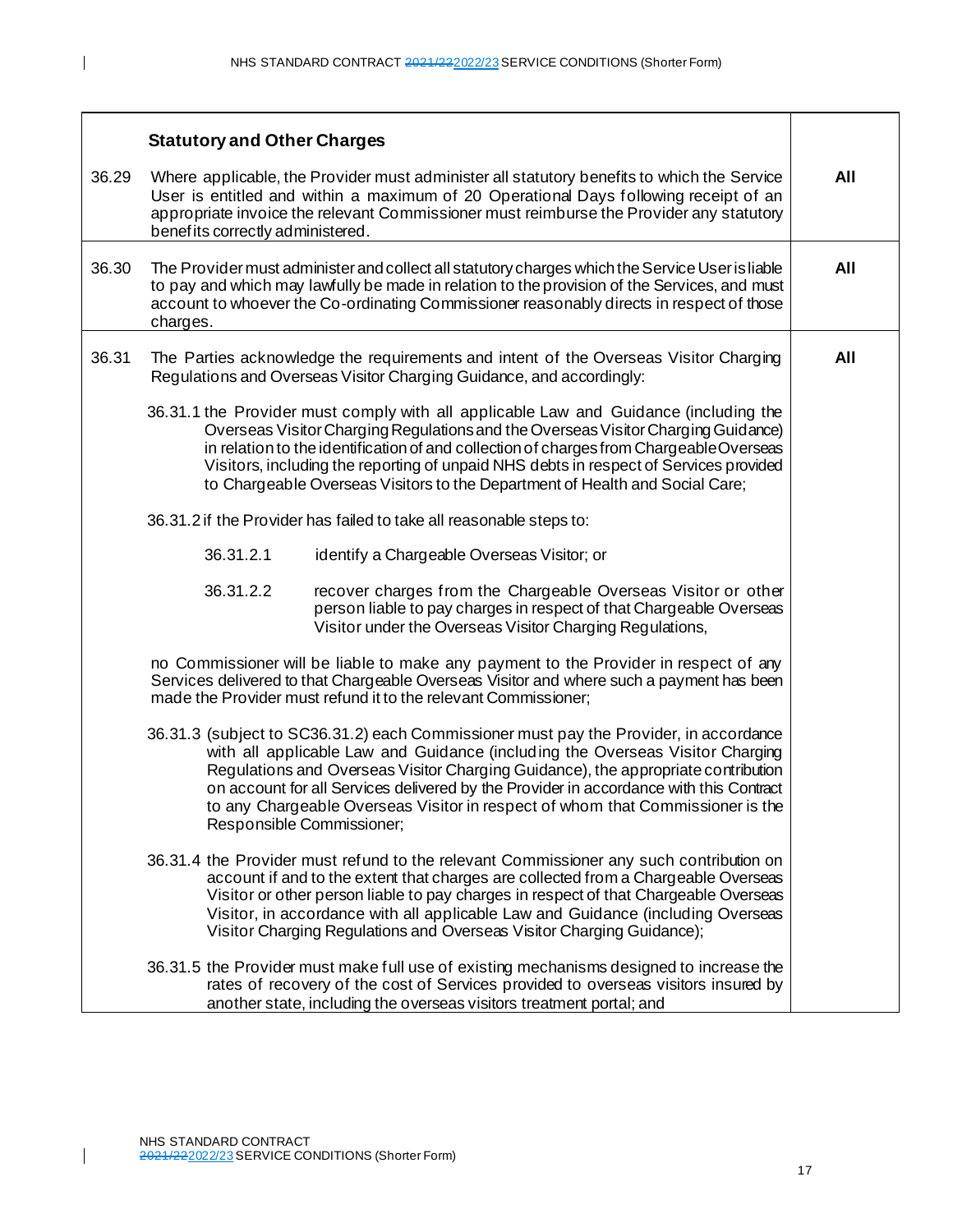|       | 36.31.6 each Commissioner must pay the Provider, in accordance with all applicable Law<br>and Guidance (including Overseas Visitor Charging Regulations and Overseas<br>Visitor Charging Guidance), the appropriate sum for all Services delivered by the<br>Provider to any overseas visitor in respect of whom that Commissioner is the<br>Responsible Commissioner and which have been reported through the overseas<br>visitors reporting portal.                                                                             |  |     |  |
|-------|-----------------------------------------------------------------------------------------------------------------------------------------------------------------------------------------------------------------------------------------------------------------------------------------------------------------------------------------------------------------------------------------------------------------------------------------------------------------------------------------------------------------------------------|--|-----|--|
| 36.32 | In its performance of this Contract the Provider must not provide or offer to a Service User<br>any clinical or medical services for which any charges would be payable by the Service User<br>except in accordance with this Contract, the Law and/or Guidance.                                                                                                                                                                                                                                                                  |  | All |  |
|       | <b>VAT</b>                                                                                                                                                                                                                                                                                                                                                                                                                                                                                                                        |  |     |  |
| 36.33 | Payment is exclusive of any applicable VAT for which the Commissioners will be additionally<br>liable to pay the Provider upon receipt of a valid tax invoice at the prevailing rate in force from<br>time to time.                                                                                                                                                                                                                                                                                                               |  | All |  |
|       | <b>Contested Payments</b>                                                                                                                                                                                                                                                                                                                                                                                                                                                                                                         |  |     |  |
| 36.34 | If a Party contests all or any part of any payment calculated in accordance with this SC36:                                                                                                                                                                                                                                                                                                                                                                                                                                       |  | All |  |
|       | 36.34.1 the contesting Party must (as appropriate):                                                                                                                                                                                                                                                                                                                                                                                                                                                                               |  |     |  |
|       | 36.34.1.1 within 5 Operational Days of the receipt of a reconciliation account in<br>accordance with SC36.22; or                                                                                                                                                                                                                                                                                                                                                                                                                  |  |     |  |
|       | 36.34.1.2 within 5 Operational Days of the receipt by that Party of an invoice in<br>accordance with SC36.26,                                                                                                                                                                                                                                                                                                                                                                                                                     |  |     |  |
|       | notify the other Party or Parties, setting out in reasonable detail the reasons for<br>contesting that account or invoice (as applicable), and in particular identifying which<br>elements are contested and which are not contested; and                                                                                                                                                                                                                                                                                         |  |     |  |
|       | 36.34.2 any uncontested amount must be paid in accordance with this Contract by the Party<br>from whom it is due; and                                                                                                                                                                                                                                                                                                                                                                                                             |  |     |  |
|       | 36.34.3 if the matter has not been resolved within 20 Operational Days of the date of<br>notification under SC36.34.1, the contesting Party must refer the matter to Dispute<br>Resolution,                                                                                                                                                                                                                                                                                                                                       |  |     |  |
|       | and following the resolution of any Dispute referred to Dispute Resolution in accordance with<br>this SC36.34, insofar as any amount shall be agreed or determined to be payable the Provider<br>must immediately issue an invoice or credit note (as appropriate) for such amount. Any sum<br>due must be paid immediately together with interest calculated in accordance with SC36.35.<br>For the purposes of SC36.35 the date the amount was due will be the date it would have been<br>due had the amount not been disputed. |  |     |  |
|       | <b>Interest on Late Payments</b>                                                                                                                                                                                                                                                                                                                                                                                                                                                                                                  |  |     |  |
| 36.35 | Subject to any express provision of this Contract to the contrary, each Party will be entitled,<br>in addition to any other right or remedy, to receive interest at the applicable rate under the<br>Late Payment of Commercial Debts (Interest) Act 1998 on any payment not made from the<br>day after the date on which payment was due up to and including the date of payment.                                                                                                                                                |  | All |  |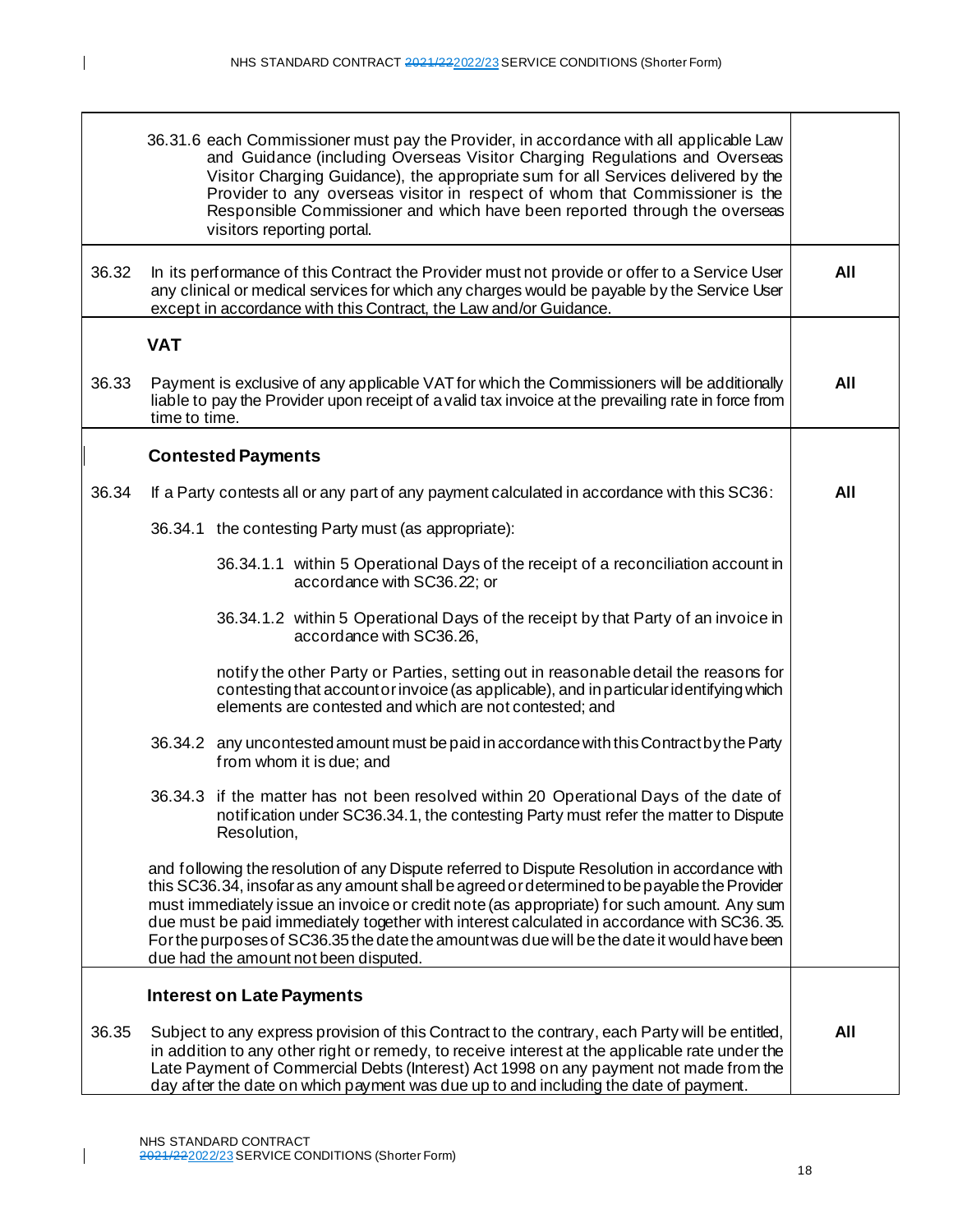| 36.36 | <b>Set Off</b><br>Whenever any sum is due from one Party to another as a consequence of reconciliation<br>under this SC36 or Dispute Resolution or otherwise, the Party due to be paid that sum may<br>deduct it from any amount that it is due to pay the other, provided that it has given 5<br>Operational Days' notice of its intention to do so.                                                                          | All |
|-------|--------------------------------------------------------------------------------------------------------------------------------------------------------------------------------------------------------------------------------------------------------------------------------------------------------------------------------------------------------------------------------------------------------------------------------|-----|
| 36.37 | <b>Invoice Validation</b><br>The Parties must comply with Law and Guidance (including Who Pays? Guidance and<br>Invoice Validation Guidance) in respect of the use of data in the preparation and validation<br>of invoices.                                                                                                                                                                                                   | All |
| 36.38 | <b>Submission of Invoices</b><br>The Provider must submit all invoices via the e-Invoicing Platform in accordance with e-<br>Invoicing Guidance or via an alternative PEPPOL-compliant e-invoicing system.                                                                                                                                                                                                                     | All |
|       | <b>QUALITY REQUIREMENTS</b>                                                                                                                                                                                                                                                                                                                                                                                                    |     |
|       | <b>SC37 Local Quality Requirements</b>                                                                                                                                                                                                                                                                                                                                                                                         |     |
| 37.1  | The Parties must comply with their duties under the Law to improve the quality of clinical<br>and/or care services for Service Users.                                                                                                                                                                                                                                                                                          | All |
| 37.2  | Nothing in this Contract is intended to prevent this Contract from setting higher quality<br>requirements than those laid down under NHS Improvement's the Provider Licence (if any) or<br>required by any relevant Regulatory or Supervisory Body.                                                                                                                                                                            | All |
| 37.3  | Before the start of each Contract Year, the Co-ordinating Commissioner and the Provider will<br>agree the Local Quality Requirements that are to apply in respect of that Contract Year. In<br>order to secure continual improvement in the quality of the Services, those Local Quality<br>Requirements must not, except in exceptional circumstances, be lower or less onerous than<br>those for the previous Contract Year. | All |

19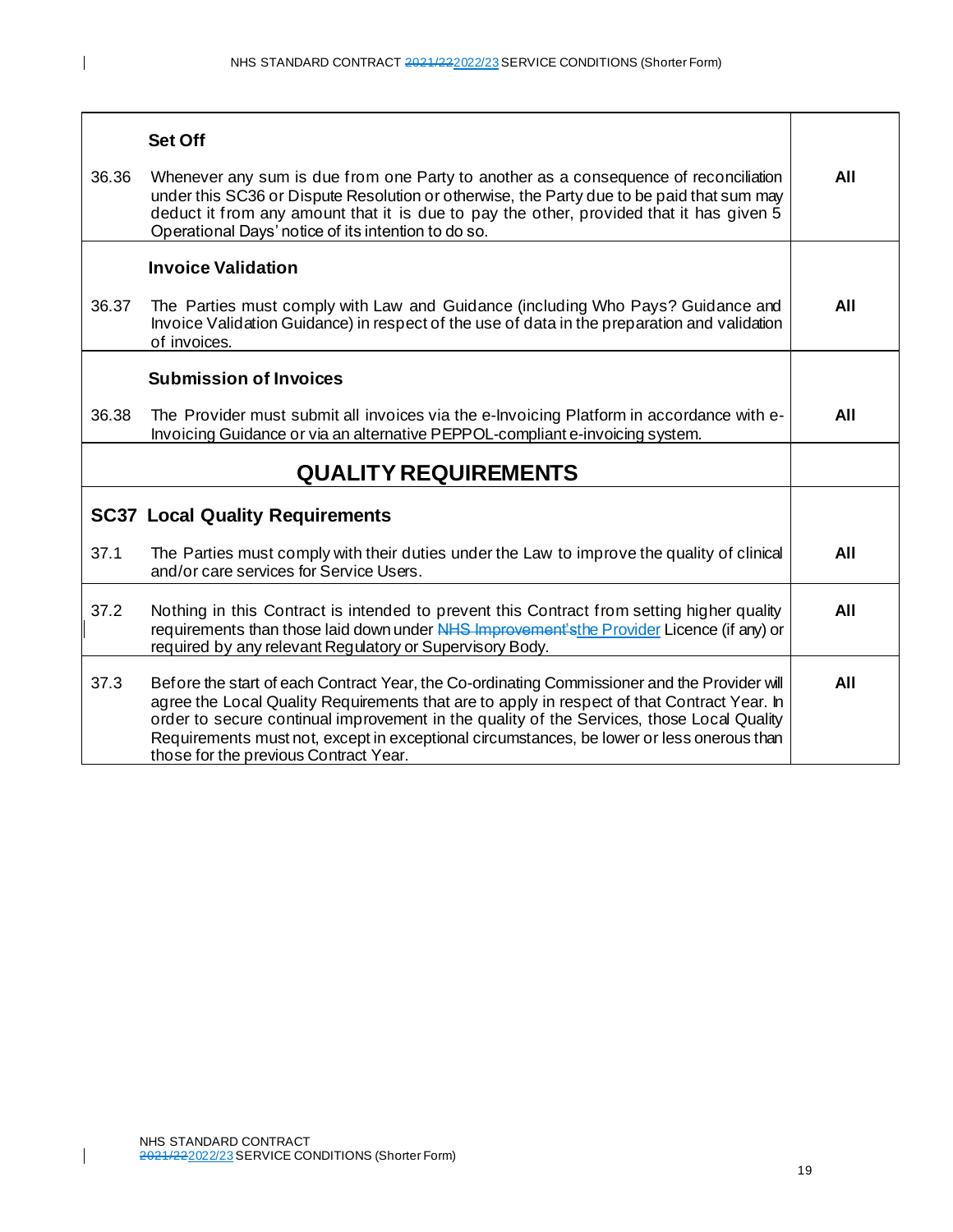## **ANNEX A National Quality Requirements**

| <b>Ref</b> | <b>National Quality Requirements</b>                                                                                                                                                                                                                                                   | <b>Threshold</b>                                                                                                                                                                 | <b>Guidance on definition</b>                                                                                                                                                                                              | <b>Period over which</b><br>the Standard /<br><b>Requirement is to</b><br>be achieved | <b>Service</b><br><b>Category</b>           |
|------------|----------------------------------------------------------------------------------------------------------------------------------------------------------------------------------------------------------------------------------------------------------------------------------------|----------------------------------------------------------------------------------------------------------------------------------------------------------------------------------|----------------------------------------------------------------------------------------------------------------------------------------------------------------------------------------------------------------------------|---------------------------------------------------------------------------------------|---------------------------------------------|
| E.B.4      | <b>Percentage of Service Users</b><br>waiting 6 weeks or more from<br>Referral for a diagnostic test                                                                                                                                                                                   | Operating standard of<br>no more than 1%                                                                                                                                         | See Diagnostics Definitions and<br>Diagnostics FAQs at:<br>https://www.england.nhs.uk/statistics/stati<br>stical-work-areas/diagnostics-waiting-<br>times-and-activity/monthly-diagnostics-<br>waiting-times-and-activity/ | <b>Month</b>                                                                          | $\underline{\mathsf{CS}}$<br>$\overline{D}$ |
| E.B.S.3    | The percentage of Service Users<br>under adult mental illness<br>specialties who were followed up<br>within 72 hours of discharge from<br>psychiatric in-patient care (note -<br>this standard does not apply to<br>specialised mental health services<br>commissioned by NHS England) | Operating standard of<br>80%                                                                                                                                                     | <b>See Contract Technical Guidance</b><br><b>Appendix 2</b>                                                                                                                                                                | Quarter                                                                               | <b>MH</b>                                   |
|            | Duty of candour                                                                                                                                                                                                                                                                        | Each failure to notify<br>the Relevant Person of<br>a suspected or actual<br><b>Notifiable Safety</b><br>Incident in accordance<br>with Regulation 20 of<br>the 2014 Regulations | See CQC guidance on Regulation 20 at:<br>https://www.cqc.org.uk/guidance-<br>providers/regulations-<br>enforcement/regulation-20-duty-candour                                                                              | Ongoing                                                                               | All                                         |
| E.H.4      | <b>Early Intervention in Psychosis</b><br>programmes: the percentage of<br>Service Users experiencing a first<br>episode of psychosis or ARMS (at<br>risk mental state) who wait less<br>than two weeks to start a NICE-<br>recommended package of care                                | Operating standard of<br>60%                                                                                                                                                     | <b>See Guidance for Reporting Against</b><br><b>Access and Waiting Time Standards and</b><br><b>FAQs Document at:</b><br>https://www.england.nhs.uk/mental-<br>health/resources/access-waiting-time/                       | Quarter                                                                               | MH                                          |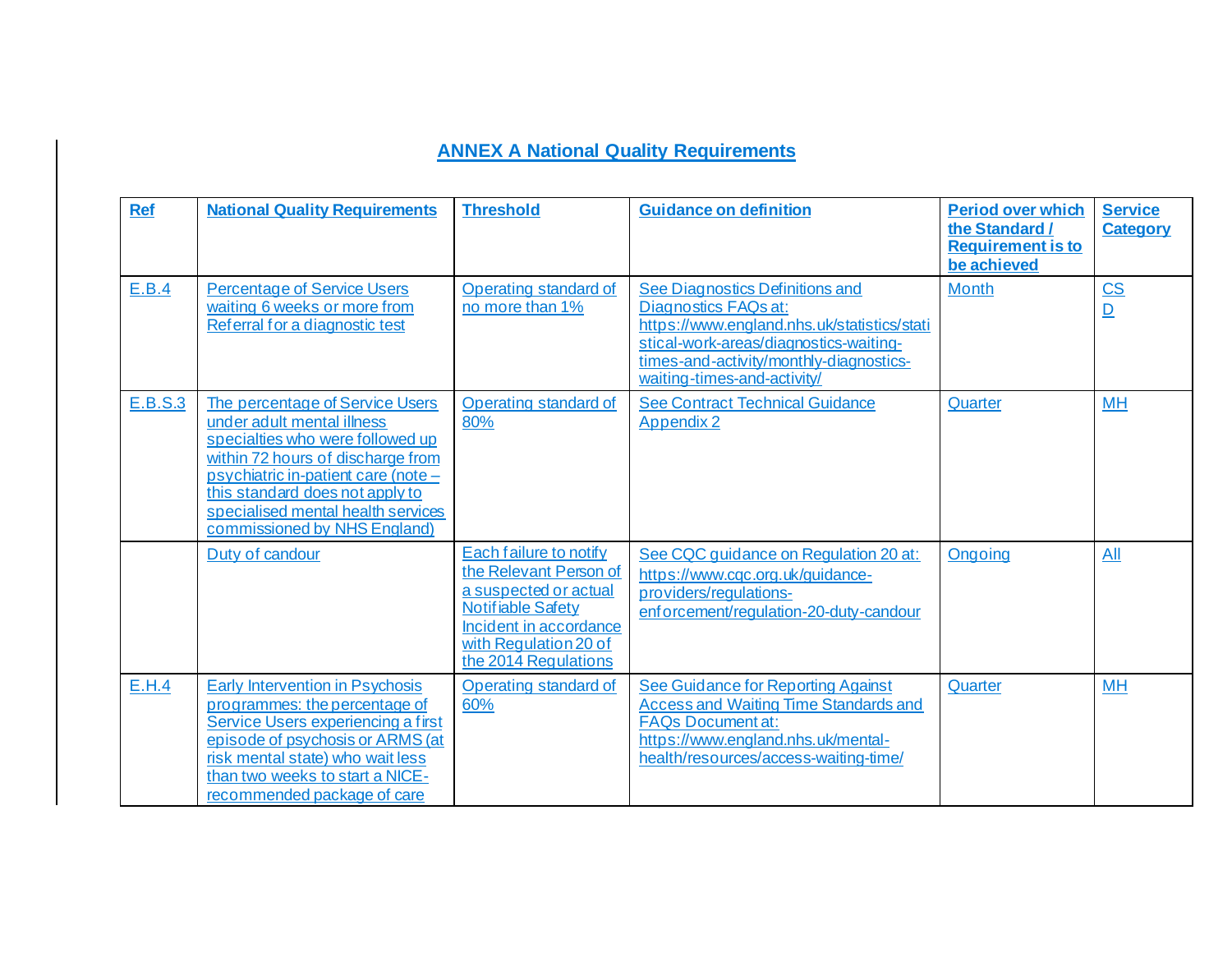| <b>Ref</b> | <b>National Quality Requirements</b>                                                                                                                                                                                                        | <b>Threshold</b>                                    | <b>Guidance on definition</b>                                                                                                                                                                                                                                                                                                                                                                                                                                                                                                  | <b>Period over which</b><br>the Standard /<br><b>Requirement is to</b><br>be achieved | <b>Service</b><br><b>Category</b> |
|------------|---------------------------------------------------------------------------------------------------------------------------------------------------------------------------------------------------------------------------------------------|-----------------------------------------------------|--------------------------------------------------------------------------------------------------------------------------------------------------------------------------------------------------------------------------------------------------------------------------------------------------------------------------------------------------------------------------------------------------------------------------------------------------------------------------------------------------------------------------------|---------------------------------------------------------------------------------------|-----------------------------------|
| E.H.1      | Improving Access to<br><b>Psychological Therapies (IAPT)</b><br>programmes: the percentage of<br>Service Users referred to an IAPT<br>programme who wait six weeks or<br>less from referral to entering a<br>course of IAPT treatment       | Operating standard of<br>75%                        | See Annex F1, NHS Operational Planning<br>and Contracting Guidance 2020/21 at:<br>https://www.england.nhs.uk/operational-<br>planning-and-contracting/                                                                                                                                                                                                                                                                                                                                                                         | Quarter                                                                               | <b>MH</b>                         |
| E.H.2      | <b>Improving Access to</b><br><b>Psychological Therapies (IAPT)</b><br>programmes: the percentage of<br>Service Users referred to an IAPT<br>programme who wait 18 weeks or<br>less from referral to entering a<br>course of IAPT treatment | Operating standard of<br>95%                        | See Annex F1, NHS Operational Planning<br>and Contracting Guidance 2020/21 at:<br>https://www.england.nhs.uk/operational-<br>planning-and-contracting/                                                                                                                                                                                                                                                                                                                                                                         | Quarter                                                                               | <b>MH</b>                         |
|            | Community health services two-<br>hour urgent response standard                                                                                                                                                                             | Operating standard of<br>70% from 1 January<br>2023 | See:<br>Community health services two-hour crisis<br>response standard quidance, available at<br>https://www.england.nhs.uk/publication/co<br>mmunity-health-services-two-hour-crisis-<br>response-standard-guidance/; and<br>Urgent community response - two-hour<br>and two-day response standards: 2020/21<br>technical data guidance available at<br>https://www.england.nhs.uk/coronavirus/p<br>ublication/urgent-community-response-<br>two-hour-and-two-day-response-<br>standards-2020-21-technical-data-<br>quidance/ | Quarterly                                                                             | $\overline{\text{CS}}$            |

The Provider must report its performance against each applicable National Quality Requirement through its Service Quality Performance Report, in accordance with Schedule 6A (*Reporting Requirements*).

 $\mathbf I$